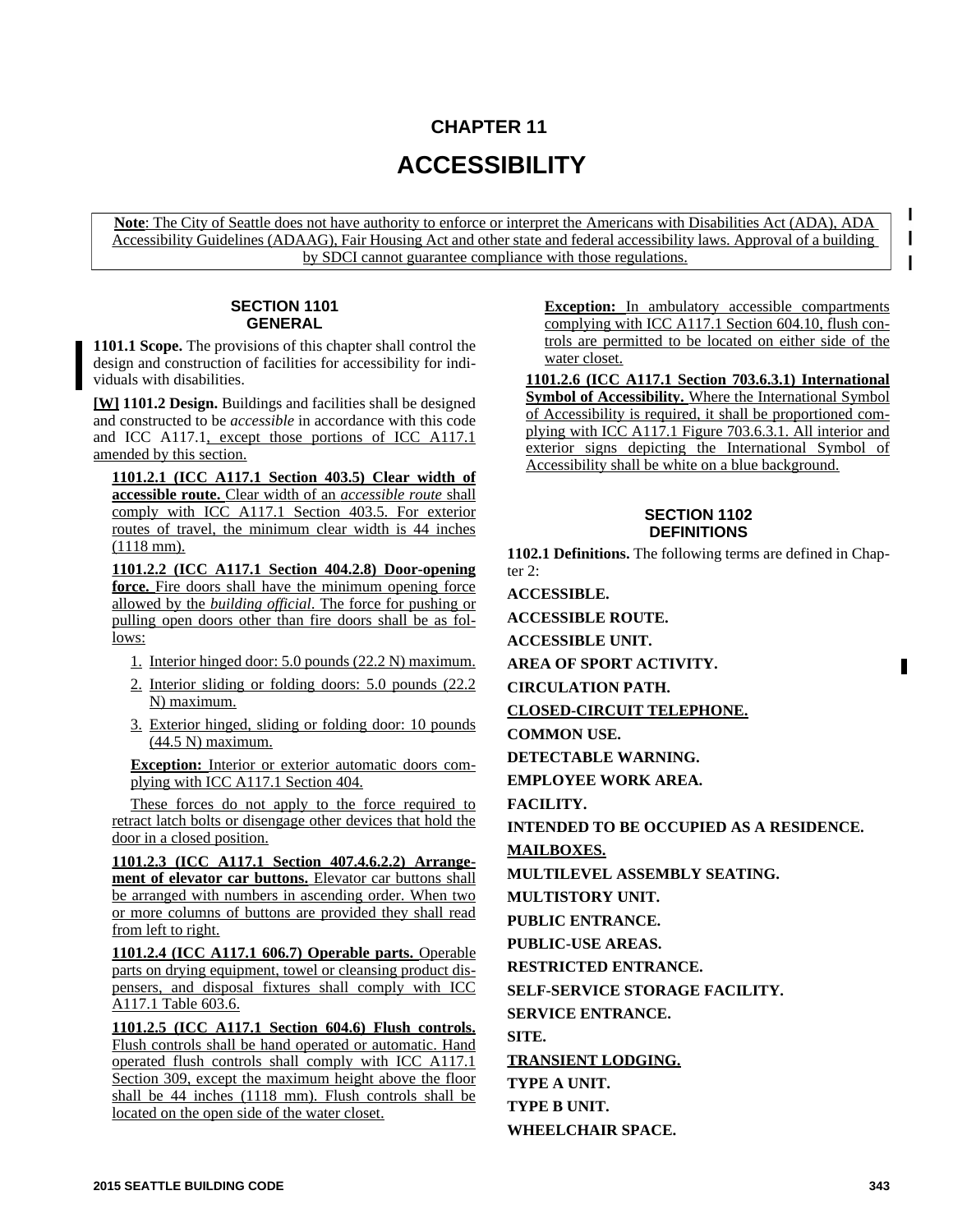# **SECTION 1103 SCOPING REQUIREMENTS**

**1103.1 Where required.** *Sites*, buildings, *structures*, *facilities*, elements and spaces, temporary or permanent, shall be *accessible* to individuals with disabilities.

**1103.2 General exceptions.** *Sites*, buildings, *structures*, *facilities*, elements and spaces shall be exempt from this chapter to the extent specified in this section.

**1103.2.1 Specific requirements.** *Accessibility* is not required in buildings and *facilities*, or portions thereof, to the extent permitted by Sections 1104 through 1111.

**1103.2.2 Employee work areas.** Spaces and elements within *employee work areas* shall only be required to comply with Sections 907.5.2.3.1, 1009 and 1104.3.1 and shall be designed and constructed so that individuals with disabilities can approach, enter and exit the work area. Work areas, or portions of work areas, other than raised courtroom stations in accordance with Section 1108.4.1.4, that are less than 300 square feet  $(30 \text{ m}^2)$  in area and located 7 inches (178 mm) or more above or below the ground or finished floor where the change in elevation is essential to the function of the space shall be exempt from all requirements.

**1103.2.3 Detached dwellings.** Detached one- and twofamily *dwellings*, their accessory structures and their associated *sites* and *facilities* are not required to comply with this chapter.

**1103.2.4 Utility buildings.** Group U occupancies are not required to comply with this chapter other than the following:

- 1. In agricultural buildings, access is required to paved work areas and areas open to the general public.
- 2. Private garages or carports that contain required *accessible* parking.

**1103.2.5 Construction sites.** Structures, *sites* and equipment directly associated with the actual processes of construction including, but not limited to, scaffolding, bridging, materials hoists, materials storage or construction trailers are not required to comply with this chapter.

**1103.2.6 Raised areas.** Raised areas used primarily for purposes of security, life safety or fire safety including, but not limited to, observation galleries, prison guard towers, fire towers or lifeguard stands are not required to comply with this chapter.

**1103.2.7 Limited access spaces.** Spaces accessed only by ladders, catwalks, crawl spaces, freight elevators or very narrow passageways are not required to comply with this chapter.

**1103.2.8 Areas in places of religious worship.** Raised or lowered areas, or portions of areas, in *places of religious worship* that are less than 300 square feet  $(30 \text{ m}^2)$  in area and located 7 inches (178 mm) or more above or below the finished floor and used primarily for the performance of religious ceremonies are not required to comply with this chapter.

**1103.2.9 Equipment spaces.** Spaces frequented only by service personnel for maintenance, repair or occasional monitoring of equipment are not required to comply with this chapter.

**1103.2.10 Highway tollbooths.** Highway tollbooths where the access is provided only by bridges above the vehicular traffic or underground tunnels are not required to comply with this chapter.

**1103.2.11 Residential Group R-1.** Buildings of Group R-1 containing not more than five *sleeping units* for rent or hire that are also occupied as the residence of the proprietor are not required to comply with this chapter.

**1103.2.12 Day care facilities.** Where a day care facility is part of a *dwelling unit*, only the portion of the structure utilized for the day care facility is required to comply with this chapter.

**1103.2.13 Detention and correctional facilities.** In detention and correctional facilities, *common use* areas that are used only by inmates or detainees and security personnel, and that do not serve holding cells or housing cells required to be *Accessible units*, are not required to comply with this chapter.

**1103.2.14 Walk-in coolers and freezers.** Walk-in coolers and freezers intended for employee use only are not required to comply with this chapter.

# **SECTION 1104 ACCESSIBLE ROUTE**

**1104.1 Site arrival points.** At least one *accessible route* within the *site* shall be provided from public transportation stops, *accessible* parking, *accessible* passenger loading zones, and public streets or sidewalks to the *accessible* building entrance served.

**Exception:** Other than in buildings or *facilities* containing or serving *Type B units*, an *accessible route* shall not be required between *site* arrival points and the building or *facility* entrance if the only means of access between them is a vehicular way not providing for pedestrian access.

**1104.2 Within a site.** At least one *accessible route* shall connect *accessible* buildings, *accessible* facilities, *accessible* elements and *accessible* spaces that are on the same *site*.

## **Exceptions:**

- 1. An *accessible route* is not required between *accessible* buildings, *accessible* facilities, *accessible* elements and *accessible* spaces that have, as the only means of access between them, a vehicular way not providing for pedestrian access.
- 2. An *accessible route* to recreational facilities shall only be required to the extent specified in Section 1110.

**1104.3 Connected spaces.** When a building or portion of a building is required to be *accessible*, at least one *accessible route* shall be provided to each portion of the building, to *accessible* building entrances connecting *accessible* pedestrian walkways and to the *public way*.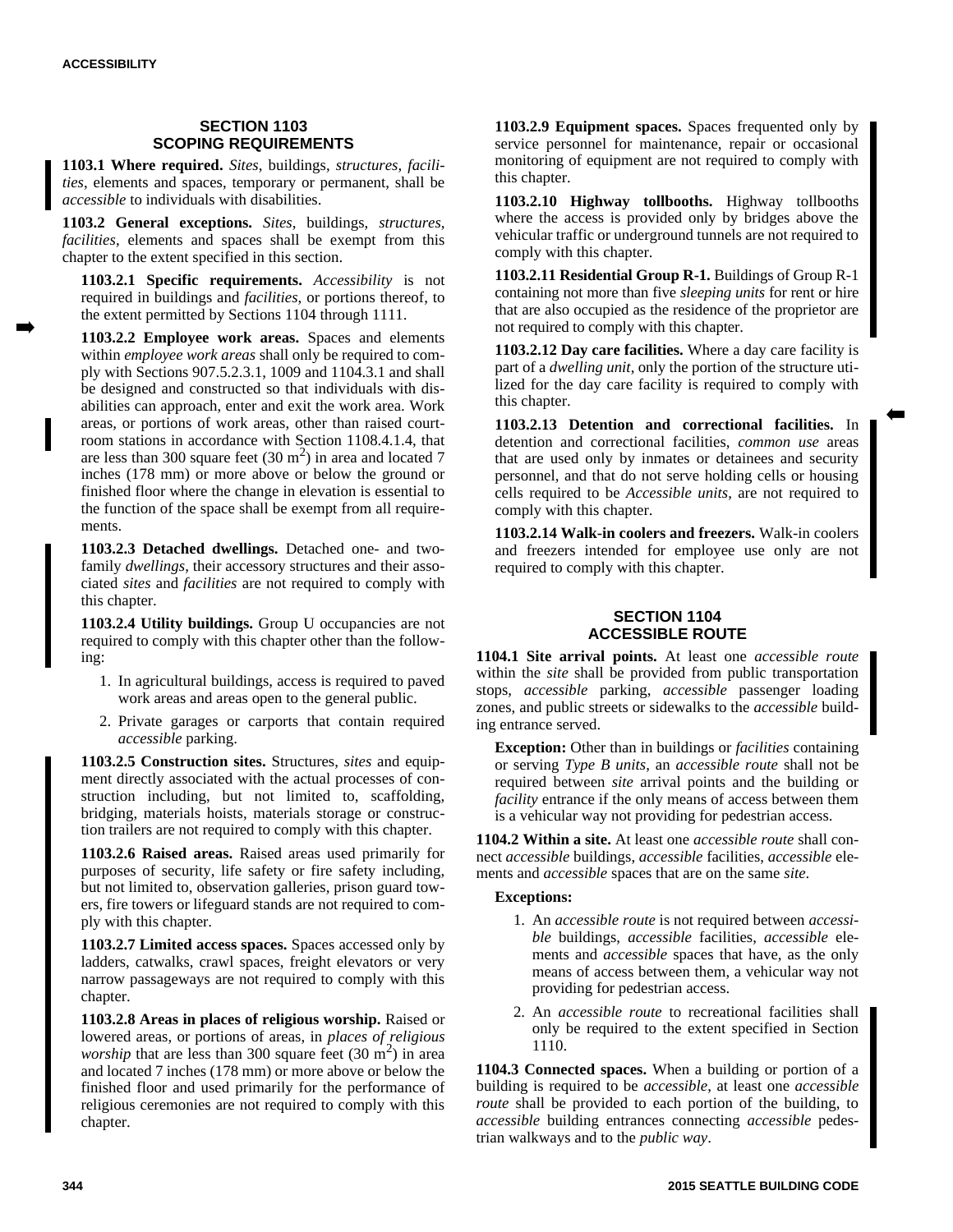### **Exceptions:**

- 1. *Stories* and *mezzanines* exempted by Section 1104.4.
- 2. In a building, room or space used for assembly purposes with *fixed seating*, an *accessible route* shall not be required to serve levels where *wheelchair spaces* are not provided.
- 3. Vertical access to elevated employee work stations within a courtroom complying with Section 1108.4.1.4.
- 4. An *accessible route* to recreational facilities shall only be required to the extent specified in Section 1110.

**1104.3.1 Employee work areas.** *Common use circulation paths* within *employee work areas* shall be *accessible routes*.

#### **Exceptions:**

- 1. *Common use circulation paths*, located within *employee work areas* that are less than 1,000 square feet  $(93 \text{ m}^2)$  in size and defined by permanently installed partitions, counters, casework or furnishings, shall not be required to be *accessible routes*.
- 2. *Common use circulation paths*, located within *employee work areas*, that are an integral component of equipment, shall not be required to be *accessible routes*.
- 3. *Common use circulation paths*, located within exterior *employee work areas* that are fully exposed to the weather, shall not be required to be *accessible routes*.

**1104.3.2 Press boxes.** Press boxes in a building, room or space used for assembly purposes shall be on an *accessible route*.

#### **Exceptions:**

- 1. An *accessible route* shall not be required to press boxes in *bleachers* that have a single point of entry from the *bleachers*, provided that the aggregate area of all press boxes for each playing field is not more than 500 square feet  $(46 \text{ m}^2)$ .
- 2. An *accessible route* shall not be required to freestanding press boxes that are more than 12 feet (3660 mm) above grade provided that the aggregate area of all press boxes for each playing field is not more than 500 square feet  $(46 \text{ m}^2)$ .

**1104.4 Multistory buildings and facilities.** At least one *accessible route* shall connect each *accessible story* and *mezzanine* in multilevel buildings and *facilities*.

#### **Exceptions:**

1. An *accessible route* is not required to *stories* and *mezzanines* that have an aggregate area of not more than 3,000 square feet  $(278.7 \text{ m}^2)$  and are located above and below *accessible* levels. This exception shall not apply to:

- 1.1. Multiple tenant facilities of Group M occupancies containing five or more tenant spaces used for the sales or rental of goods and where at least one such tenant space is located on a floor level above or below the *accessible* levels;
- 1.2. *Stories* or *mezzanines* containing offices of health care providers (Group B or I);
- 1.3. Passenger transportation facilities and airports (Group A-3 or B); or
- 1.4. Government buildings.
- 2. *Stories* or *mezzanines* that do not contain *accessible* elements or other spaces as determined by Section 1107 or 1108 are not required to be served by an *accessible route* from an *accessible* level.
- 3. In air traffic control towers, an *accessible route* is not required to serve the cab and the floor immediately below the cab.
- 4. Where a two-*story* building or facility has one *story* or *mezzanine* with an *occupant load* of five or fewer persons that does not contain *public use* space, that *story* or *mezzanine* shall not be required to be connected by an *accessible route* to the *story* above or below.

**1104.5 Location.** *Accessible routes* shall coincide with or be located in the same area as a general *circulation path*. Where the *circulation path* is interior, the *accessible route* shall also be interior. Where only one *accessible route* is provided, the *accessible route* shall not pass through kitchens, storage rooms, restrooms, closets or similar spaces.

#### **Exceptions:**

- 1. *Accessible routes* from parking garages contained within and serving *Type B units* are not required to be interior.
- 2. A single *accessible route* is permitted to pass through a kitchen or storage room in an *Accessible unit*, *Type A unit* or *Type B unit*.

**1104.6 Security barriers.** Security barriers including, but not limited to, security bollards and security check points shall not obstruct a required *accessible route* or accessible *means of egress*.

**Exception:** Where security barriers incorporate elements that cannot comply with these requirements, such as certain metal detectors, fluoroscopes or other similar devices, the *accessible route* shall be permitted to be provided adjacent to security screening devices. The *accessible route* shall permit persons with disabilities passing around security barriers to maintain visual contact with their personal items to the same extent provided others passing through the security barrier.

**[W] 1104.7 Raised platforms.** In banquet rooms or spaces where a head table or speaker's lectern is located on a raised platform, an *accessible route* shall be provided to the platform.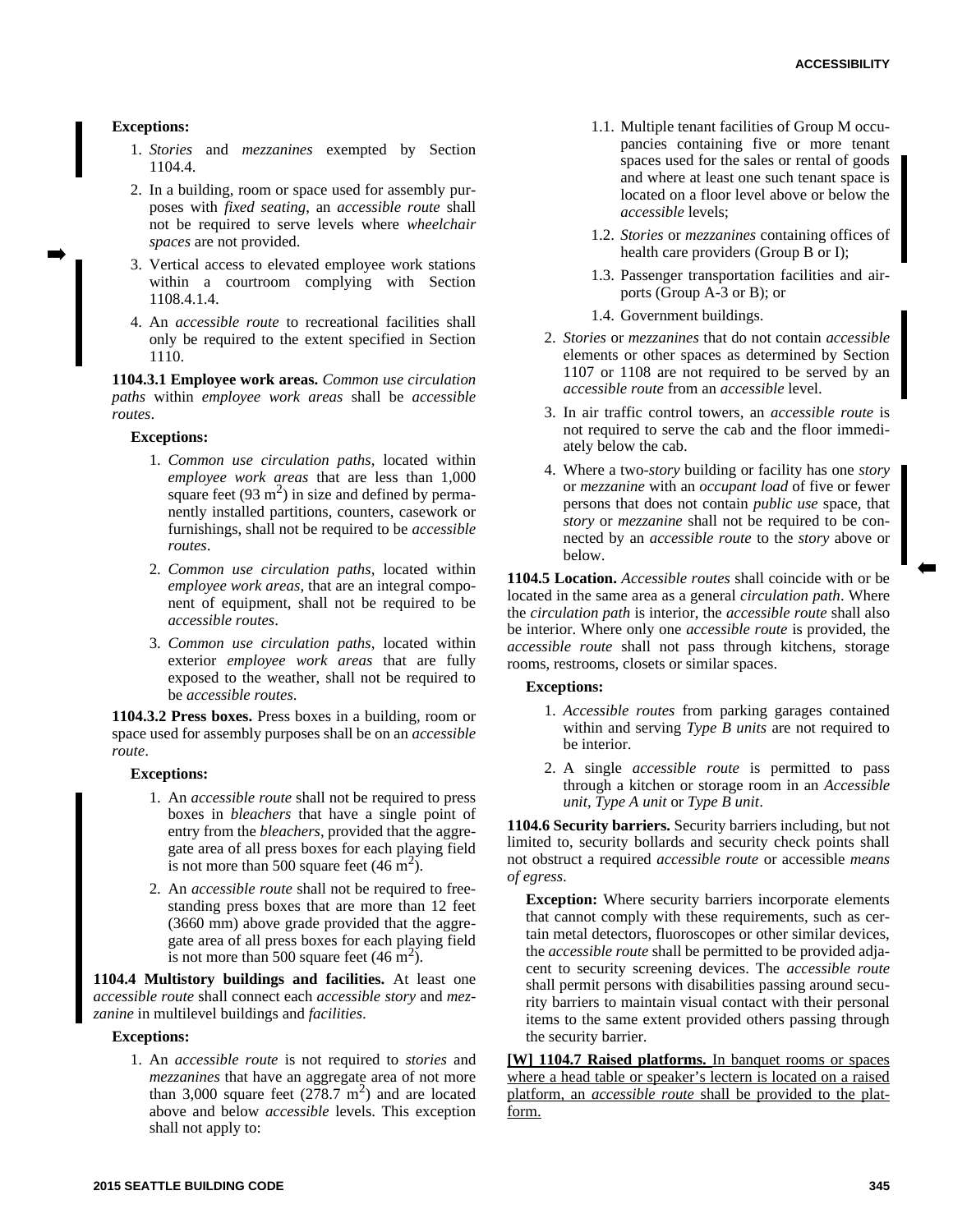# **SECTION 1105 ACCESSIBLE ENTRANCES**

**1105.1 Public entrances.** In addition to *accessible* entrances required by Sections 1105.1.1 through 1105.1.7, at least 60 percent of all *public entrance*s shall be *accessible*.

#### **Exceptions:**

- 1. An *accessible* entrance is not required to areas not required to be *accessible*.
- 2. Loading and *service entrances* that are not the only entrance to a tenant space.

**1105.1.1 Parking garage entrances.** Where provided, direct access for pedestrians from parking structures to buildings or facility entrances shall be *accessible*.

**1105.1.2 Entrances from tunnels or elevated walkways.** Where direct access is provided for pedestrians from a pedestrian tunnel or elevated walkway to a building or facility, at least one entrance to the building or facility from each tunnel or walkway shall be *accessible*.

**1105.1.3 Restricted entrances.** Where *restricted entrances* are provided to a building or facility, at least one *restricted entrance* to the building or facility shall be *accessible*.

**1105.1.4 Entrances for inmates or detainees.** Where entrances used only by inmates or detainees and security personnel are provided at judicial facilities, detention facilities or correctional facilities, at least one such entrance shall be *accessible*.

**1105.1.5 Service entrances.** If a *service entrance* is the only entrance to a building or a tenant space in a facility, that entrance shall be *accessible*.

**1105.1.6 Tenant spaces.** At least one *accessible* entrance shall be provided to each tenant in a facility.

**Exception:** An *accessible* entrance is not required to self-service storage facilities that are not required to be *accessible*.

**1105.1.7 Dwelling units and sleeping units.** At least one *accessible* entrance shall be provided to each *dwelling unit* and *sleeping unit* in a facility.

**Exception:** An *accessible* entrance is not required to *dwelling units* and *sleeping units* that are not required to be *Accessible units*, *Type A units* or *Type B units*.

## **SECTION 1106 PARKING AND PASSENGER LOADING FACILITIES**

**1106.1 Required.** Where parking is provided, *accessible* parking spaces shall be provided in compliance with Table 1106.1, except as required by Sections 1106.2 through 1106.4. Where more than one parking facility is provided on a *site*, the number of parking spaces required to be *accessible* shall be calculated separately for each parking facility.

**Exception:** This section does not apply to parking spaces used exclusively for buses, trucks, other delivery vehicles, law enforcement vehicles or vehicular impound and motor pools where lots accessed by the public are provided with an *accessible* passenger loading zone.

#### **TABLE 1106.1 ACCESSIBLE PARKING SPACES**

| <b>TOTAL PARKING</b><br><b>SPACES PROVIDED</b><br><b>IN PARKING FACILITIES</b> | <b>REQUIRED MINIMUM NUMBER OF</b><br><b>ACCESSIBLE SPACES</b> |
|--------------------------------------------------------------------------------|---------------------------------------------------------------|
| 1 to 25                                                                        |                                                               |
| 26 to 50                                                                       | 2                                                             |
| 51 to 75                                                                       | 3                                                             |
| 76 to 100                                                                      | 4                                                             |
| 101 to $150$                                                                   | 5                                                             |
| 151 to 200                                                                     | 6                                                             |
| 201 to 300                                                                     | 7                                                             |
| 301 to 400                                                                     | 8                                                             |
| 401 to 500                                                                     | 9                                                             |
| 501 to 1,000                                                                   | 2% of total                                                   |
| $1,001$ and over                                                               | 20, plus one for each 100,<br>or fraction thereof, over 1,000 |

**[W] 1106.2 Groups I-1, R-1, R-2, and R-3 ((and R-4)).** *Accessible* parking spaces shall be provided in Group I-1, R-1, R-2, and R-3 ( $(and R-4)$ ) occupancies in accordance with Items 1 through 4 as applicable.

- 1. In Group R-2, and R-3 (( $\alpha$ nd R-4)) occupancies that are required to have *Accessible*, *Type A* or *Type B dwelling units* or *sleeping units*, at least 2 percent, but not less than one, of each type of parking space provided shall be *accessible*.
- 2. In Group I-1 and R-1 occupancies, *accessible* parking shall be provided in accordance with Table 1106.1.
- 3. Where at least one parking space is provided for each *dwelling unit* or *sleeping unit*, at least one *accessible* parking space shall be provided for each *Accessible* and *Type A unit*.
- 4. Where parking is provided within or beneath a building, *accessible* parking spaces shall also be provided within or beneath the building.

**1106.3 Hospital outpatient facilities.** At least 10 percent, but not less than one, of care recipient and visitor parking spaces provided to serve hospital outpatient facilities shall be *accessible*.

**1106.4 Rehabilitation facilities and outpatient physical therapy facilities.** At least 20 percent, but not less than one, of the portion of care recipient and visitor parking spaces serving rehabilitation facilities specializing in treating conditions that affect mobility and outpatient physical therapy facilities shall be *accessible*.

**1106.5 Van spaces.** For every six or fraction of six *accessible* parking spaces, at least one shall be a van-accessible parking space.

**Exception:** In Group R-2 and R-3 occupancies, vanaccessible spaces located within private garages shall be permitted to have vehicular routes, entrances, parking spaces and access aisles with a minimum vertical clearance of 7 feet (2134 mm).

**[W] 1106.6 Location.** *Accessible* parking spaces shall be located on the shortest *accessible route* of travel from adja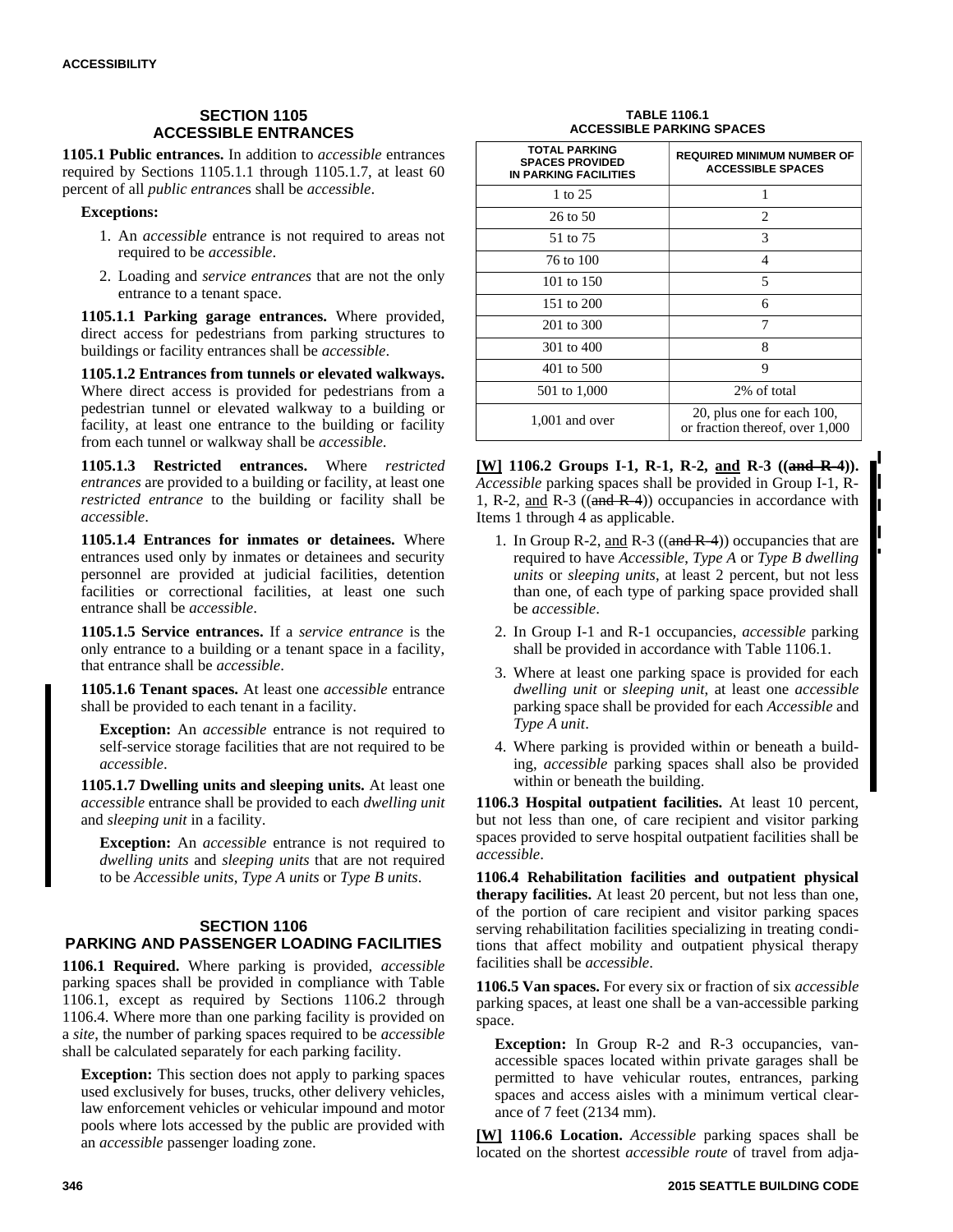cent parking to an *accessible* building entrance. In parking facilities that do not serve a particular building, *accessible* parking spaces shall be located on the shortest route to an *accessible* pedestrian entrance to the parking facility. Where buildings have multiple *accessible* entrances with adjacent parking, *accessible* parking spaces shall be dispersed and located near the *accessible* entrances. Wherever practical, the *accessible route* shall not cross lanes of vehicular traffic. Where crossing traffic lanes is necessary, the route shall be designated and marked as a crosswalk.

**Exceptions:**

- 1. In multilevel parking structures, van-accessible parking spaces are permitted on one level.
- 2. *Accessible* parking spaces shall be permitted to be located in different parking facilities if substantially equivalent or greater accessibility is provided in terms of distance from an *accessible* entrance or entrances, parking fee and user convenience.

**1106.7 Passenger loading zones.** Passenger loading zones shall be *accessible*.

**1106.7.1 Continuous loading zones.** Where passenger loading zones are provided, one passenger loading zone in every continuous 100 linear feet (30.4 m) maximum of loading zone space shall be *accessible*.

**1106.7.2 Medical facilities.** A passenger loading zone shall be provided at an *accessible* entrance to licensed medical and long-term care facilities where people receive physical or medical treatment or care and where the period of stay exceeds 24 hours.

**1106.7.3 Valet parking.** A passenger loading zone shall be provided at valet parking services.

**1106.7.4 Mechanical access parking garages.** Mechanical access parking garages shall provide at least one passenger loading zone at vehicle drop-off and vehicle pickup areas.

#### **SECTION 1107 DWELLING UNITS, ((AND)) SLEEPING UNITS AND TRANSIENT LODGING FACILITIES**

**1107.1 General.** In addition to the other requirements of this chapter, occupancies having *dwelling units* or *sleeping unit*s shall be provided with *accessible* features in accordance with this section.

**1107.2 Design.** *Dwelling units* and *sleeping unit*s that are required to be *Accessible units*, *Type A units* and *Type B units* shall comply with the applicable portions of Chapter 10 of ICC A117.1. Units required to be *Type A units* are permitted to be designed and constructed as *Accessible units*. Units required to be *Type B units* are permitted to be designed and constructed as *Accessible units* or as *Type A units*.

**1107.3 Accessible spaces.** Rooms and spaces available to the general public or available for use by residents and serving *Accessible units*, *Type A units* or *Type B units* shall be *accessible*. *Accessible* spaces shall include toilet and bathing

rooms, kitchen, living and dining areas and any exterior spaces, including patios, terraces and balconies.

#### **Exceptions:**

- 1. *Stories* and *mezzanines* exempted by Section 1107.4.
- 2. Recreational facilities in accordance with Section 1110.2.
- 3. Exterior decks, patios or balconies that are part of *Type B units* and have impervious surfaces, and that are not more than 4 inches (102 mm) below the finished floor level of the adjacent interior space of the unit.

**1107.4 Accessible route.** At least one *accessible route* shall connect *accessible* building or facility entrances with the primary entrance of each *Accessible unit*, *Type A unit* and *Type B unit* within the building or facility and with those exterior and interior spaces and facilities that serve the units.

#### **Exceptions:**

- 1. If due to circumstances outside the control of the owner, either the slope of the finished ground level between *accessible* facilities and buildings exceeds one unit vertical in 12 units horizontal (1:12), or where physical barriers or legal restrictions prevent the installation of an *accessible route*, a vehicular route with parking that complies with Section 1106 at each *public* or *common use* facility or building is permitted in place of the *accessible route*.
- 2. In Group I-3 facilities, an *accessible route* is not required to connect *stories* or *mezzanines* where *Accessible units*, all *common use* areas serving *Accessible units* and all *public use* areas are on an *accessible* route.
- 3. In Group R-2 facilities with *Type A units* complying with Section 1107.6.2.2.1, an *accessible route* is not required to connect *stories* or *mezzanines* where *Type A units*, all *common use* areas serving *Type A units* and all public use areas are on an *accessible route*.
- 4. In other than Group R-2 dormitory housing provided by places of education, in Group R-2 facilities with *Accessible units* complying with Section 1107.6.2.3.1, an *accessible route* is not required to connect *stories* or *mezzanines* where *Accessible units*, all *common use* areas serving *Accessible units* and all *public use* areas are on an *accessible* route.
- 5. In Group R-1, an *accessible route* is not required to connect *stories* or *mezzanines* within individual units, provided the *accessible* level meets the provisions for *Accessible units* and sleeping accommodations for two persons minimum and a toilet facility are provided on that level.
- 6. In congregate residences in Groups R-3  $((and R-4)),$ an *accessible route* is not required to connect *stories* or *mezzanines* where *Accessible units* or *Type B units*, all *common use* areas serving *Accessible units* and *Type B units* and all *public use* areas serving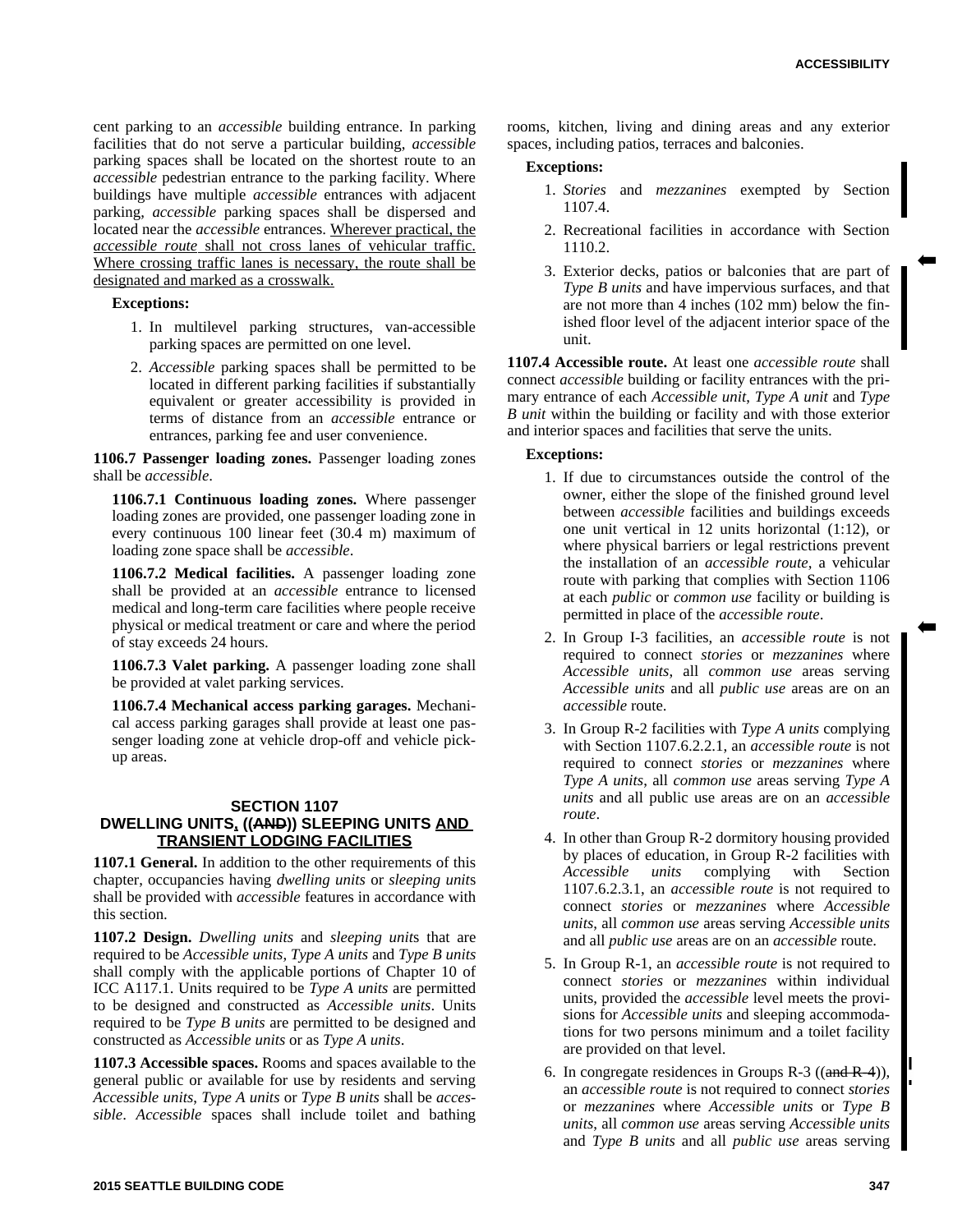*Accessible units* and *Type B units* are on an *accessible route*.

7. An *accessible route* between *stories* is not required where *Type B units* are exempted by Section 1107.7.

**1107.5 Group I.** *Accessible units* and *Type B units* shall be provided in Group I occupancies in accordance with Sections 1107.5.1 through 1107.5.5.

**1107.5.1 Group I-1.** *Accessible units* and *Type B units* shall be provided in Group I-1 occupancies in accordance with Sections 1107.5.1.1 and 1107.5.1.2.

**1107.5.1.1 Accessible units.** In Group I-1 Condition 1, at least 4 percent, but not less than one, of the *dwelling units* and *sleeping units* shall be *Accessible units*. In Group I-1 Condition 2, at least 10 percent, but not less than one, of the *dwelling units* and *sleeping units* shall be *Accessible units*.

**1107.5.1.2 Type B units.** In structures with four or more *dwelling units* or *sleeping unit*s *intended to be occupied as a residence*, every *dwelling unit* and *sleeping unit intended to be occupied as a residence* shall be a *Type B unit*.

**Exception:** The number of *Type B units* is permitted to be reduced in accordance with Section 1107.7.

**1107.5.2 Group I-2 nursing homes.** *Accessible units* and *Type B units* shall be provided in nursing homes of Group I-2 occupancies in accordance with Sections 1107.5.2.1 and 1107.5.2.2.

**1107.5.2.1 Accessible units.** At least 50 percent but not less than one of each type of the *dwelling units* and *sleeping unit*s shall be *Accessible units*.

**1107.5.2.2 Type B units.** In structures with four or more *dwelling units* or *sleeping unit*s *intended to be occupied as a residence*, every *dwelling unit* and *sleeping unit intended to be occupied as a residence* shall be a *Type B unit*.

**Exception:** The number of *Type B units* is permitted to be reduced in accordance with Section 1107.7.

**1107.5.3 Group I-2 hospitals.** *Accessible units* and *Type B units* shall be provided in general-purpose hospitals, psychiatric facilities and detoxification facilities of Group I-2 occupancies in accordance with Sections 1107.5.3.1 and 1107.5.3.2.

**1107.5.3.1 Accessible units.** At least 10 percent, but not less than one, of the *dwelling units* and *sleeping units* shall be *Accessible units*.

**Exception:** Entry doors to *Accessible dwelling units* or *sleeping units* shall not be required to provide the maneuvering clearance beyond the latch side of the door.

**1107.5.3.2 Type B units.** In structures with four or more *dwelling units* or *sleeping unit*s *intended to be occupied as a residence*, every *dwelling unit* and *sleeping unit intended to be occupied as a residence* shall be a *Type B unit*.

**Exception:** The number of *Type B units* is permitted to be reduced in accordance with Section 1107.7.

**1107.5.4 Group I-2 rehabilitation facilities.** In hospitals and rehabilitation facilities of Group I-2 occupancies that specialize in treating conditions that affect mobility, or units within either that specialize in treating conditions that affect mobility, 100 percent of the *dwelling units* and *sleeping unit*s shall be *Accessible units*.

**1107.5.5 Group I-3.** *Accessible units* shall be provided in Group I-3 occupancies in accordance with Sections 1107.5.5.1 through 1107.5.5.3.

**1107.5.5.1 Group I-3 sleeping units.** In Group I-3 occupancies, at least 3 percent of the total number of *sleeping units* in the facility, but not less than one unit in each classification level, shall be *Accessible units*.

**1107.5.5.2 Special holding cells and special housing cells or rooms.** In addition to the *Accessible units* required by Section 1107.5.5.1, where special holding cells or special housing cells or rooms are provided, at least one serving each purpose shall be an *Accessible unit*. Cells or rooms subject to this requirement include, but are not limited to, those used for purposes of orientation, protective custody, administrative or disciplinary detention or segregation, detoxification and medical isolation.

**Exception:** Cells or rooms specially designed without protrusions and that are used solely for purposes of suicide prevention shall not be required to include grab bars.

**1107.5.5.3 Medical care facilities.** Patient *sleeping unit*s or cells required to be *Accessible units* in medical care facilities shall be provided in addition to any medical isolation cells required to comply with Section 1107.5.5.2.

**[W] 1107.6 Group R.** *Accessible units*, *Type A units* and *Type B units* shall be provided in Group R occupancies in accordance with Sections 1107.6.1 through 1107.6.4. Accessible and Type A units shall be apportioned among *efficiency dwelling units*, single bedroom units and multiple bedroom units, in proportion to the numbers of such units in the building.

**1107.6.1 Group R-1.** *Accessible units* and *Type B units* shall be provided in Group R-1 occupancies in accordance with Sections 1107.6.1.1 and 1107.6.1.2.

**1107.6.1.1 Accessible units.** *Accessible dwelling units* and *sleeping units* shall be provided in accordance with Table 1107.6.1.1. Where buildings contain more than 50 *dwelling units* or *sleeping units*, the number of *Accessible units* shall be determined per building. Where buildings contain 50 or fewer *dwelling units* or *sleeping units*, all *dwelling units* and *sleeping units* on a *site* shall be considered to determine the total number of *Accessible units*. *Accessible units* shall be dispersed among the various classes of units.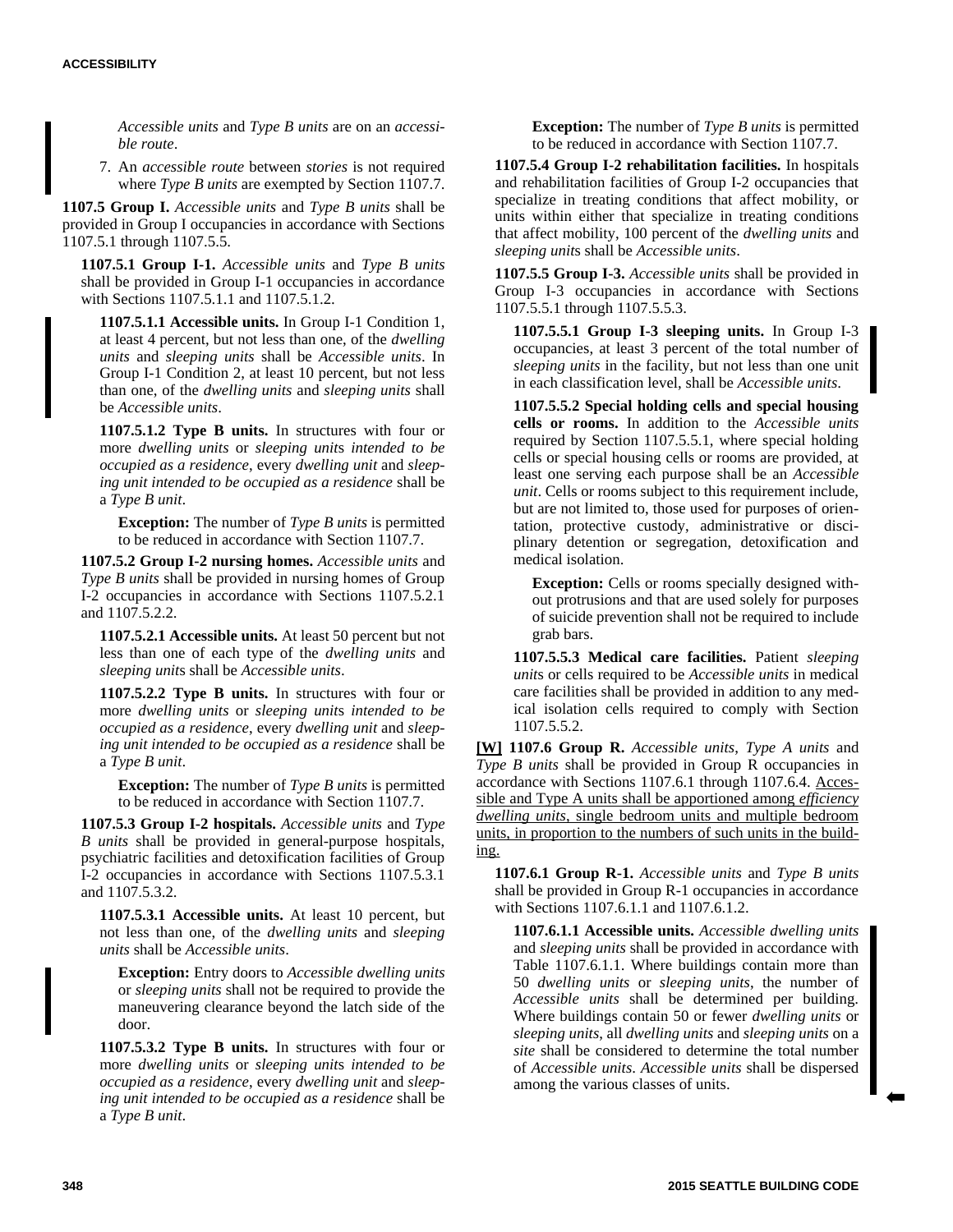| <b>TOTAL NUMBER OF</b><br>UNITS PROVIDED | <b>MINIMUM REQUIRED NUMBER OF</b><br><b>ACCESSIBLE UNITS WITHOUT</b><br><b>ROLL-IN SHOWERS</b> | <b>MINIMUM REQUIRED NUMBER OF</b><br><b>ACCESSIBLE UNITS WITH</b><br><b>ROLL-IN SHOWERS</b> | <b>TOTAL NUMBER OF</b><br><b>REQUIRED ACCESSIBLE UNITS</b> |
|------------------------------------------|------------------------------------------------------------------------------------------------|---------------------------------------------------------------------------------------------|------------------------------------------------------------|
| 1 to 25                                  |                                                                                                |                                                                                             |                                                            |
| 26 to 50                                 | $\overline{c}$                                                                                 |                                                                                             | $\overline{c}$                                             |
| 51 to 75                                 | 3                                                                                              |                                                                                             | 4                                                          |
| 76 to 100                                | 4                                                                                              |                                                                                             | 5                                                          |
| 101 to 150                               | 5                                                                                              | $\overline{c}$                                                                              | 7                                                          |
| 151 to 200                               | 6                                                                                              | 2                                                                                           | 8                                                          |
| 201 to 300                               | 7                                                                                              | 3                                                                                           | 10                                                         |
| 301 to 400                               | 8                                                                                              | 4                                                                                           | 12                                                         |
| 401 to 500                               | 9                                                                                              | 4                                                                                           | 13                                                         |
| 501 to 1,000                             | 2% of total                                                                                    | 1% of total                                                                                 | 3% of total                                                |
| Over 1,000                               | 20, plus 1 for each 100,<br>or fraction thereof, over 1,000                                    | 10 plus 1 for each 100, or<br>fraction thereof, over 1,000                                  | 30 plus 2 for each 100, or<br>fraction thereof, over 1,000 |

#### **TABLE 1107.6.1.1 ACCESSIBLE DWELLING UNITS AND SLEEPING UNITS**

**1107.6.1.2 Type B units.** In structures with four or more *dwelling units* or *sleeping unit*s *intended to be occupied as a residence*, every *dwelling unit* and *sleeping unit intended to be occupied as a residence* shall be a *Type B unit*.

**Exception:** The number of *Type B units* is permitted to be reduced in accordance with Section 1107.7.

**1107.6.2 Group R-2.** *Accessible units*, *Type A units* and *Type B units* shall be provided in Group R-2 occupancies in accordance with Sections 1107.6.2.1 through 1107.6.2.3.

**1107.6.2.1 Live/work units.** In *live/work units* constructed in accordance with Section 419, the nonresidential portion is required to be *accessible*. In a structure where there are four or more *live/work units intended to be occupied as a residence*, the residential portion of the *live/work unit* shall be a *Type B unit*.

**Exception:** The number of *Type B units* is permitted to be reduced in accordance with Section 1107.7.

**1107.6.2.2 Apartment houses, monasteries and convents.** *Type A units* and *Type B units* shall be provided in apartment houses, monasteries and convents in accordance with Sections 1107.6.2.2.1 and 1107.6.2.2.2.

**[W] 1107.6.2.2.1 Type A units.** In Group R-2 occupancies containing more than ((20)) 10 *dwelling units* or *sleeping units*, at least  $((2))$  5 percent but not less than one of the units shall be a *Type A unit*. All ((Group R-2)) units on a *site* shall be considered to determine the total number of units and the required number of *Type A units*. *Type A units* shall be dispersed among the various classes of units, as described in Section 1107.6. Bedrooms in monasteries and convents shall be counted as *sleeping units* for the purpose of determining the number of units. Where the *sleeping units* are grouped into suites,

only one *sleeping unit* in each suite shall count towards the number of required *Type A units*.

#### **Exceptions:**

- 1. The number of *Type A units* is permitted to be reduced in accordance with Section 1107.7.
- 2. *Existing structures* on a *site* shall not contribute to the total number of units on a *site*.

**1107.6.2.2.2 Type B units.** Where there are four or more *dwelling units* or *sleeping unit*s *intended to be occupied as a residence* in a single structure, every *dwelling unit* and *sleeping unit intended to be occupied as a residence* shall be a *Type B unit*.

**Exception:** The number of *Type B units* is permitted to be reduced in accordance with Section 1107.7.

**[W] 1107.6.2.3 Group R-2 other than live/work units, apartment houses, monasteries and convents.** In Group R-2 occupancies, other than *live/work units*, apartment houses, monasteries and convents falling within the scope of Sections 1107.6.2.1 and 1107.6.2.2, *Accessible units* and *Type B units* shall be provided in accordance with Sections 1107.6.2.3.1 and 1107.6.2.3.2. Bedrooms within congregate living facilities shall be counted as *sleeping units* for the purpose of determining the number of units. Where the *sleeping units* are grouped into suites, only one *sleeping unit* in each suite shall be permitted to count towards the number of required *Accessible units*. *Accessible units* shall be dispersed among the various classes of units, as described in Section 1107.6.

**1107.6.2.3.1 Accessible units.** *Accessible dwelling units* and *sleeping unit*s shall be provided in accordance with Table 1107.6.1.1.

**1107.6.2.3.2 Type B units.** Where there are four or more *dwelling units* or *sleeping unit*s *intended to be*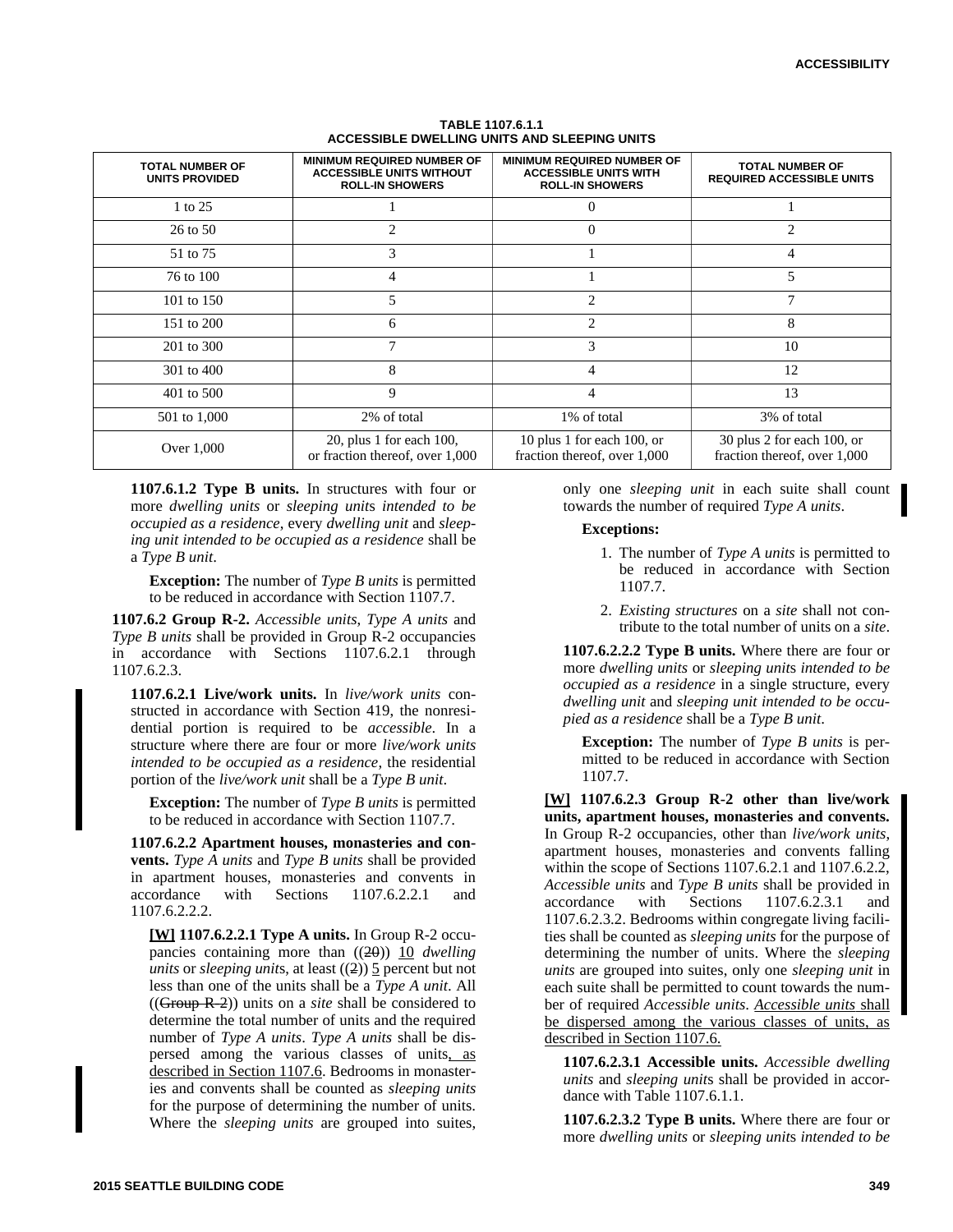*occupied as a residence* in a single structure, every *dwelling unit* and every *sleeping unit intended to be occupied as a residence* shall be a *Type B unit*.

**Exception:** The number of *Type B units* is permitted to be reduced in accordance with Section 1107.7.

**1107.6.3 Group R-3.** In Group R-3 occupancies where there are four or more *dwelling units* or *sleeping units intended to be occupied as a residence* in a single structure, every *dwelling unit* and *sleeping unit intended to be occupied as a residence* shall be a *Type B unit*. Bedrooms within congregate living facilities shall be counted as *sleeping units* for the purpose of determining the number of units.

**Exception:** The number of *Type B units* is permitted to be reduced in accordance with Section 1107.7.

**[W] ((1107.6.4 Group R-4.** *Accessible units* and *Type B units* shall be provided in Group R-4 occupancies in accordance with Sections 1107.6.4.1 and 1107.6.4.2. Bedrooms in Group R 4 facilities shall be counted as sleeping units for the purpose of determining the number of units.

**1107.6.4.1 Accessible units.** In Group R-4 Condition 1, at least one of the *sleeping units* shall be an *Accessible unit*. In Group R-4 Condition 2, at least two of the *sleeping units* shall be an *Accessible unit*.

**1107.6.4.2 Type B units.** In structures with four or more *sleeping unit*s *intended to be occupied as a residence*, every *sleeping unit intended to be occupied as a residence* shall be a *Type B unit*.

**Exception:** The number of *Type B units* is permitted to be reduced in accordance with Section 1107.7.))

**1107.7 General exceptions.** Where specifically permitted by Section 1107.5 or 1107.6, the required number of *Type A units* and *Type B units* is permitted to be reduced in accordance with Sections 1107.7.1 through 1107.7.5.

**1107.7.1 Structures without elevator service.** Where no elevator service is provided in a structure, only the *dwelling units* and *sleeping units* that are located on *stories* indicated in Sections 1107.7.1.1 and 1107.7.1.2 are required to be *Type A units* and *Type B units*, respectively. The number of *Type A units* shall be determined in accordance with Section 1107.6.2.2.1.

**1107.7.1.1 One story with Type B units required.** At least one *story* containing *dwelling units* or *sleeping unit*s *intended to be occupied as a residence* shall be provided with an *accessible* entrance from the exterior of the structure and all units *intended to be occupied as a residence* on that *story* shall be *Type B units*.

**1107.7.1.2 Additional stories with Type B units.** On all other *stories* that have a building entrance in proximity to arrival points intended to serve units on that *story*, as indicated in Items 1 and 2, all *dwelling units* and *sleeping unit*s *intended to be occupied as a residence* served by that entrance on that *story* shall be *Type B units*.

- 1. Where the slopes of the undisturbed *site* measured between the planned entrance and all vehicular or pedestrian arrival points within 50 feet (15 240 mm) of the planned entrance are 10 percent or less, and
- 2. Where the slopes of the planned finished grade measured between the entrance and all vehicular or pedestrian arrival points within 50 feet (15 240 mm) of the planned entrance are 10 percent or less.

Where no such arrival points are within 50 feet (15 240 mm) of the entrance, the closest arrival point shall be used unless that arrival point serves the *story* required by Section 1107.7.1.1.

**1107.7.2 Multistory units.** A *multistory dwelling unit* or *sleeping unit* that is not provided with elevator service is not required to be a *Type B unit*. Where a *multistory unit* is provided with external elevator service to only one floor, the floor provided with elevator service shall be the primary entry to the unit, shall comply with the requirements for a *Type B unit* and, where provided within the unit, a living area, a kitchen and a toilet facility shall be provided on that floor.

**1107.7.3 Elevator service to the lowest story with units.** Where elevator service in the building provides an *accessible route* only to the lowest *story* containing *dwelling units* or *sleeping unit*s *intended to be occupied as a residence*, only the units on that *story* that are *intended to be occupied as a residence* are required to be *Type B units*.

**1107.7.4 Site impracticality.** On a *site* with multiple nonelevator buildings, the number of units required by Section 1107.7.1 to be *Type B units* is permitted to be reduced to a percentage that is equal to the percentage of the entire *site* having grades, prior to development, that are less than 10 percent, provided that all of the following conditions are met:

- 1. Not less than 20 percent of the units required by Section 1107.7.1 on the *site* are *Type B units*;
- 2. Units required by Section 1107.7.1, where the slope between the building entrance serving the units on that *story* and a pedestrian or vehicular arrival point is no greater than 8.33 percent, are *Type B units*;
- 3. Units required by Section 1107.7.1, where an elevated walkway is planned between a building entrance serving the units on that *story* and a pedestrian or vehicular arrival point and the slope between them is 10 percent or less, are *Type B units*; and
- 4. Units served by an elevator in accordance with Section 1107.7.3 are *Type B units*.

**1107.7.5 Design flood elevation.** The required number of *Type A units* and *Type B units* shall not apply to a *site* where the required elevation of the lowest floor or the lowest horizontal structural building members of nonelevator buildings are at or above the *design flood elevation* resulting in: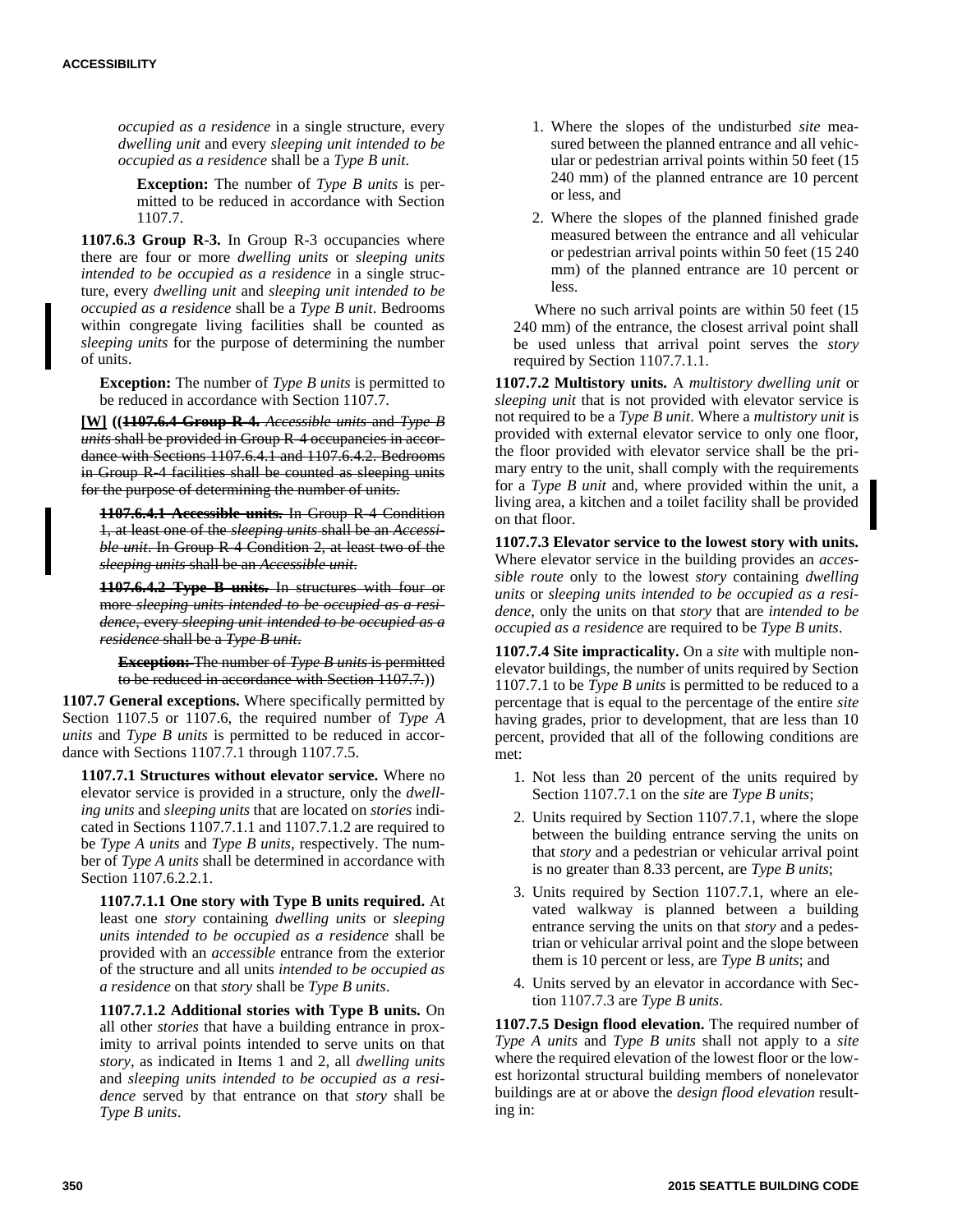- 1. A difference in elevation between the minimum required floor elevation at the primary entrances and vehicular and pedestrian arrival points within 50 feet (15 240 mm) exceeding 30 inches (762 mm), and
- 2. A slope exceeding 10 percent between the minimum required floor elevation at the primary entrances and vehicular and pedestrian arrival points within 50 feet (15 240 mm).

Where no such arrival points are within 50 feet (15 240 mm) of the primary entrances, the closest arrival points shall be used.

**[W] 1107.8 Communication features.** Accessible communication features shall be provided in accordance with Sections 1107.8.1 through 1107.8.4.

**1107.8.1 Transient lodging.** In *transient lodging* facilities, sleeping units with accessible communication features shall be provided in accordance with Table 1107.8. Units required to comply with Table 1107.8 shall be dispersed among the various classes of units.

| <b>IWI TABLE 1107.8</b>                                           |
|-------------------------------------------------------------------|
| DWELLING OR SLEEPING UNITS WITH ACCESSIBLE COMMUNICATION FEATURES |

| TOTAL NUMBER OF DWELLING OR    | MINIMUM REQUIRED NUMBER OF DWELLING OR SLEEPING UNITS |
|--------------------------------|-------------------------------------------------------|
| <b>SLEEPING UNITS PROVIDED</b> | WITH ACCESSIBLE COMMUNICATION FEATURES                |
|                                |                                                       |
|                                |                                                       |
| 2 to 25                        | $\overline{2}$                                        |
| 26 to 50                       | 4                                                     |
| 51 to 75                       | $\overline{1}$                                        |
| 76 to 100                      | 9                                                     |
| 101 to 150                     | <u> 12</u>                                            |
| 151 to 200                     | 14                                                    |
| 201 to 300                     | 17                                                    |
| 301 to 400                     | 20                                                    |
| 401 to 500                     | 22                                                    |
| 501 to 1,000                   | 5% of total                                           |
| 1,001 and over                 | 50 plus 3 for each 100 over 1,000                     |

**1107.8.2 Group I-3.** In Group I-3 occupancies at least 2 percent, but no fewer than one of the total number of general holding cells and general housing cells equipped with audible emergency alarm systems and permanently installed telephones within the cell, shall comply with Section 1107.8.4.

**1107.8.3 Dwelling units and sleeping units.** Where *dwelling units* and *sleeping units* are altered or added, the requirements of Section 1107.8 shall apply only to the units being altered or added until the number of units with accessible communication features complies with the minimum number required for new construction.

**1107.8.4 Notification devices.** Visual notification devices shall be provided to alert room occupants of incoming telephone calls and a door knock or bell. Notification devices shall not be connected to visual alarm signal appliances. Permanently installed telephones shall have volume controls and an electrical outlet complying with ICC 117.1 located within 48 inches (1219 mm) of the telephone to facilitate the use of a TTY.

# **SECTION 1108 SPECIAL OCCUPANCIES**

**1108.1 General.** In addition to the other requirements of this chapter, the requirements of Sections 1108.2 through 1108.4 shall apply to specific occupancies.

**1108.2 Assembly area seating.** A building, room or space used for assembly purposes with *fixed seating* shall comply with Sections 1108.2.1 through 1108.2.5. Lawn seating shall comply with Section 1108.2.6. Assistive listening systems shall comply with Section 1108.2.7. Performance areas viewed from assembly seating areas shall comply with Section 1108.2.8. Dining areas shall comply with Section 1108.2.9.

**1108.2.1 Services.** If a service or facility is provided in an area that is not *accessible*, the same service or facility shall be provided on an *accessible* level and shall be *accessible*.

**1108.2.2 Wheelchair spaces.** In rooms and spaces used for assembly purposes with *fixed seating*, *accessible wheelchair spaces* shall be provided in accordance with Sections 1108.2.2.1 through 1108.2.2.3.

**1108.2.2.1 General seating.** *Wheelchair spaces* shall be provided in accordance with Table 1108.2.2.1.

| TABLE 1108.2.2.1                    |
|-------------------------------------|
| <b>ACCESSIBLE WHEELCHAIR SPACES</b> |

| <b>CAPACITY OF</b><br><b>SEATING IN</b><br><b>ASSEMBLY AREAS</b> | <b>MINIMUM REQUIRED NUMBER OF</b><br><b>WHEELCHAIR SPACES</b> |
|------------------------------------------------------------------|---------------------------------------------------------------|
| 4 to 25                                                          |                                                               |
| 26 to 50                                                         |                                                               |
| 51 to 100                                                        |                                                               |
| 101 to $300$                                                     |                                                               |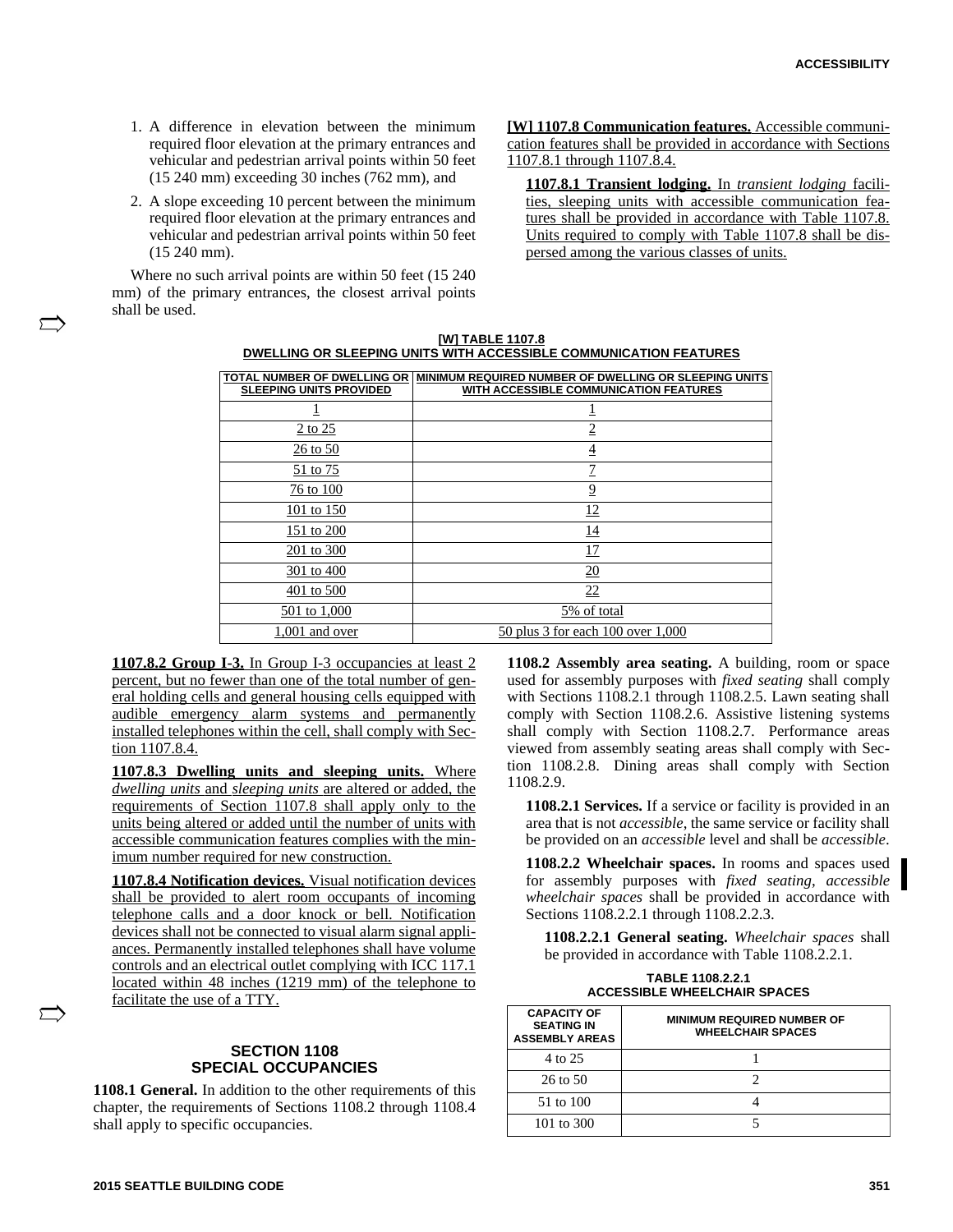$\star$ 

| 301 to 500     |                                                                           |
|----------------|---------------------------------------------------------------------------|
| 501 to 5,000   | 6, plus 1 for each 150, or fraction thereof,<br>between 501 through 5,000 |
| 5,001 and over | 36 plus 1 for each 200, or fraction thereof,<br>over 5,000                |

**1108.2.2.2 Luxury boxes, club boxes and suites.** In each luxury box, club box and suite within arenas, stadiums and *grandstands*, *wheelchair spaces* shall be provided in accordance with Table 1108.2.2.1.

**1108.2.2.3 Other boxes.** In boxes other than those required to comply with Section 1108.2.2.2, the total number of *wheelchair spaces* provided shall be determined in accordance with Table 1108.2.2.1. *Wheelchair spaces* shall be located in not less than 20 percent of all boxes provided.

**1108.2.3 Companion seats.** At least one companion seat shall be provided for each *wheelchair space* required by Sections 1108.2.2.1 through 1108.2.2.3.

**1108.2.4 Dispersion of wheelchair spaces in multilevel assembly seating areas.** In *multilevel assembly seating* areas, *wheelchair spaces* shall be provided on the main floor level and on one of each two additional floor or *mezzanine* levels. *Wheelchair spaces* shall be provided in each luxury box, club box and suite within assembly facilities.

#### **Exceptions:**

- 1. In *multilevel assembly seating* areas utilized for worship services where the second floor or *mezzanine* level contains 25 percent or less of the total seating capacity, *wheelchair spaces* shall be permitted to all be located on the main level.
- 2. In *multilevel assembly seating* areas where the second floor or *mezzanine* level provides 25 percent or less of the total seating capacity and 300 or fewer seats, all *wheelchair spaces* shall be permitted to be located on the main level.

3. *Wheelchair spaces* in team or player seating serving areas of sport activity are not required to be dispersed.

**1108.2.5 Designated aisle seats.** At least 5 percent, but not less than one, of the total number of aisle seats provided shall be designated aisle seats and shall be the aisle seats located closest to *accessible routes*.

**Exception:** Designated aisle seats are not required in team or player seating serving *areas of sport activity*.

**1108.2.6 Lawn seating.** Lawn seating areas and exterior overflow seating areas, where fixed seats are not provided, shall connect to an *accessible route*.

**1108.2.7 Assistive listening systems.** Each building, room or space used for assembly purposes where audible communications are integral to the use of the space shall have an assistive listening system.

**Exception:** Other than in courtrooms, an assistive listening system is not required where there is no audio amplification system.

**1108.2.7.1 Receivers.** The number and type of receivers shall be provided for assistive listening systems in accordance with Table 1108.2.7.1.

#### **Exceptions:**

- 1. Where a building contains more than one room or space used for assembly purposes, the total number of required receivers shall be permitted to be calculated based on the total number of seats in the building, provided that all receivers are usable with all systems and if the rooms or spaces used for assembly purposes required to provide assistive listening are under one management.
- 2. Where all seats in a building, room or space used for assembly purposes are served by an induction loop assistive listening system, the minimum number of receivers required by Table 1108.2.7.1 to be hearing-aid compatible shall not be required.

| <b>CAPACITY OF SEATING</b><br>IN ASSEMBLY AREAS | <b>MINIMUM REQUIRED</b><br><b>NUMBER OF RECEIVERS</b> | <b>MINIMUM NUMBER OF RECEIVERS</b><br>TO BE HEARING-AID COMPATIBLE |
|-------------------------------------------------|-------------------------------------------------------|--------------------------------------------------------------------|
| 50 or less                                      |                                                       |                                                                    |
| 51 to 200                                       | 2, plus 1 per 25 seats over 50 seats*                 |                                                                    |
| 201 to 500                                      | 2, plus 1 per 25 seats over 50 seats*                 | 1 per 4 receivers $*$                                              |
| 501 to 1,000                                    | 20, plus 1 per 33 seats over $500$ seats*             | 1 per 4 receivers $*$                                              |
| 1,001 to 2,000                                  | 35, plus 1 per 50 seats over $1,000$ seats*           | 1 per 4 receivers $*$                                              |
| Over 2,000                                      | 55, plus 1 per 100 seats over $2,000$ seats*          | 1 per 4 receivers*                                                 |

**TABLE 1108.2.7.1 RECEIVERS FOR ASSISTIVE LISTENING SYSTEMS**

**Note:** \* = or fraction thereof

**1108.2.7.2 Ticket windows.** Where ticket windows are provided in stadiums and arenas, at least one window at each location shall have an assistive listening system.

**1108.2.7.3 Public address systems.** Where stadiums, arenas and *grandstands* have 15,000 fixed seats or more and provide audible public announcements, they shall also provide prerecorded or real-time captions of those audible public announcements.

**1108.2.8 Performance areas.** An *accessible route* shall directly connect the performance area to the assembly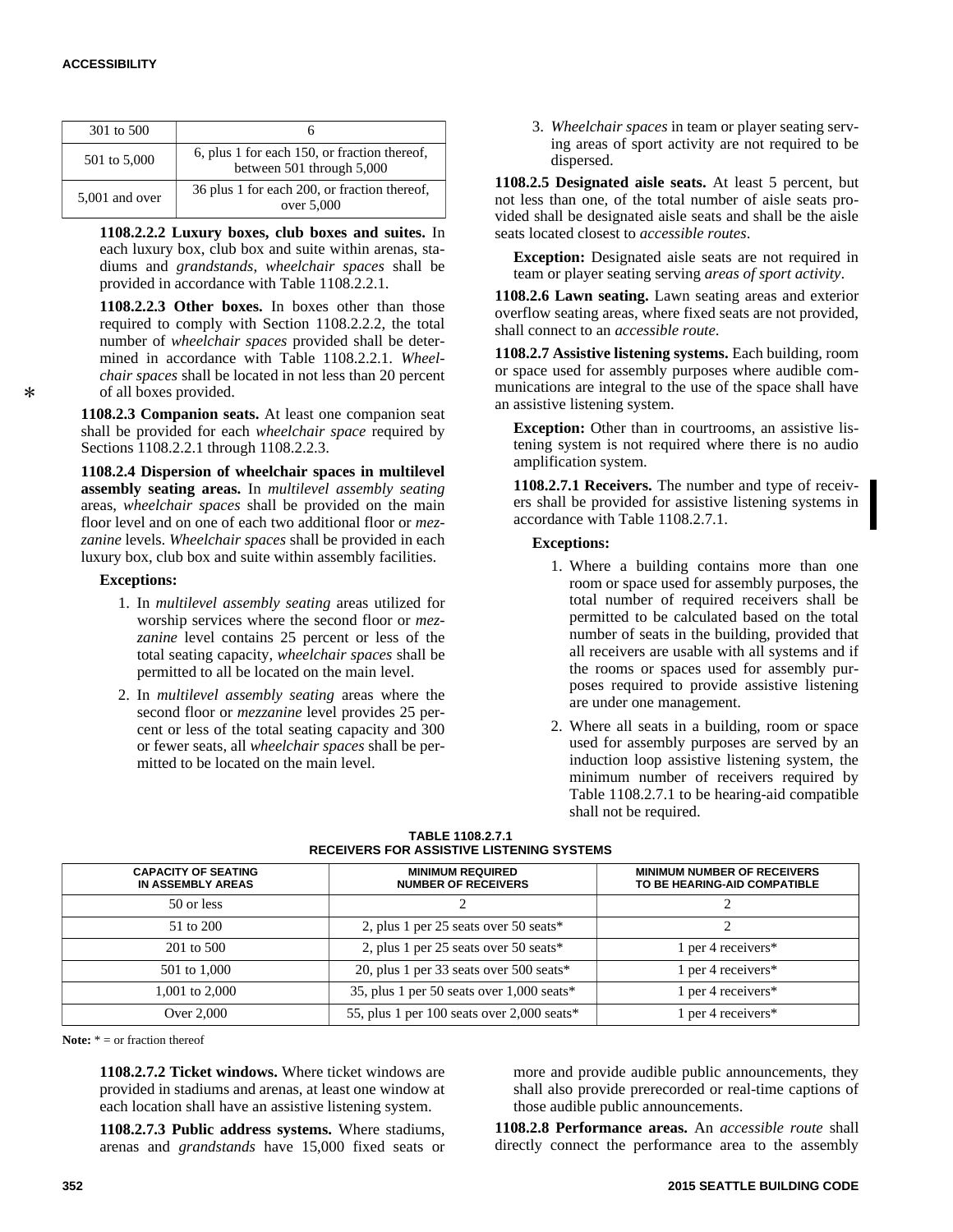seating area where a *circulation path* directly connects a performance area to an assembly seating area. An *accessible route* shall be provided from performance areas to ancillary areas or facilities used by performers.

**1108.2.9 Dining and drinking areas.** In dining and drinking areas, all interior and exterior floor areas shall be *accessible* and be on an *accessible route*.

#### **Exceptions:**

- 1. An *accessible route* between *accessible* levels and *stories* above or below is not required where permitted by Section 1104.4, Exception 1.
- 2. An *accessible route* to dining and drinking areas in a *mezzanine* is not required, provided that the *mezzanine* contains less than 25 percent of the total combined area for dining and drinking and the same services, and decor are provided in the *accessible* area.
- 3. In sports facilities, tiered dining areas providing seating required to be *accessible* shall be required to have *accessible routes* serving at least 25 percent of the dining area, provided that *accessible routes* serve *accessible* seating and where each tier is provided with the same services.
- 4. Employee-only work areas shall comply with Sections 1103.2.2 and 1104.3.1.

**1108.2.9.1 Dining surfaces.** Where dining surfaces for the consumption of food or drink are provided, at least 5 percent, but not less than one, of the dining surfaces for the seating and standing spaces shall be *accessible* and be distributed throughout the facility and located on a level accessed by an *accessible route*.

**1108.3 Self-service storage facilities.** *Self-service storage facilities* shall provide *accessible* individual self-storage spaces in accordance with Table 1108.3.

**TABLE 1108.3 ACCESSIBLE SELF-SERVICE STORAGE FACILITIES**

| <b>TOTAL SPACES</b><br><b>IN FACILITY</b> | <b>MINIMUM NUMBER OF REQUIRED</b><br><b>ACCESSIBLE SPACES</b> |
|-------------------------------------------|---------------------------------------------------------------|
| 1 to 200                                  | 5%, but not less than 1                                       |
| Over $200$                                | 10, plus 2% of total number of units over 200                 |

**1108.3.1 Dispersion.** *Accessible* individual self-service storage spaces shall be dispersed throughout the various classes of spaces provided. Where more classes of spaces are provided than the number of required *accessible* spaces, the number of *accessible* spaces shall not be required to exceed that required by Table 1108.3. *Accessible* spaces are permitted to be dispersed in a single building of a multibuilding facility.

**1108.4 Judicial facilities.** Judicial facilities shall comply with Sections 1108.4.1 and 1108.4.2.

**1108.4.1 Courtrooms.** Each courtroom shall be *accessible* and comply with Sections 1108.4.1.1 through 1108.4.1.5.

**1108.4.1.1 Jury box.** A *wheelchair space* shall be provided within the jury box.

**Exception:** Adjacent companion seating is not required.

**1108.4.1.2 Gallery seating.** *Wheelchair spaces* shall be provided in accordance with Table 1108.2.2.1. Designated aisle seats shall be provided in accordance with Section 1108.2.5.

**1108.4.1.3 Assistive listening systems.** An assistive listening system must be provided. Receivers shall be provided for the assistive listening system in accordance with Section 1108.2.7.1.

**1108.4.1.4 Employee work stations.** The judge's bench, clerk's station, bailiff's station, deputy clerk's station and court reporter's station shall be located on an accessible route. The vertical access to elevated employee work stations within a courtroom is not required at the time of initial construction, provided a *ramp*, lift or elevator can be installed without requiring reconfiguration or extension of the courtroom or extension of the electrical system.

**1108.4.1.5 Other work stations.** The litigant's and counsel stations, including the lectern, shall be *accessible*.

**1108.4.2 Holding cells.** Central holding cells and courtfloor holding cells shall comply with Sections 1108.4.2.1 and 1108.4.2.2.

**1108.4.2.1 Central holding cells.** Where separate central holding cells are provided for adult males, juvenile males, adult females or juvenile females, one of each type shall be *accessible*. Where central holding cells are provided and are not separated by age or sex, at least one *accessible* cell shall be provided.

**1108.4.2.2 Court-floor holding cells.** Where separate court-floor holding cells are provided for adult males, juvenile males, adult females or juvenile females, each courtroom shall be served by one *accessible* cell of each type. Where court-floor holding cells are provided and are not separated by age or sex, courtrooms shall be served by at least one *accessible* cell. *Accessible* cells shall be permitted to serve more than one courtroom.

## **SECTION 1109 OTHER FEATURES AND FACILITIES**

**1109.1 General.** *Accessible* building features and facilities shall be provided in accordance with Sections 1109.2 through 1109.15.

**Exception:** *Accessible units*, *Type A units* and *Type B units* shall comply with Chapter 10 of ICC A117.1.

**1109.2 Toilet and bathing facilities.** Each toilet room and bathing room shall be *accessible*. Where a floor level is not required to be connected by an *accessible route*, the only toilet rooms or bathing rooms provided within the facility shall not be located on the inaccessible floor. Except as provided for in Sections 1109.2.2 and 1109.2.3, at least one of each type of fixture, element, control or dispenser in each accessible toilet room and bathing room shall be *accessible*.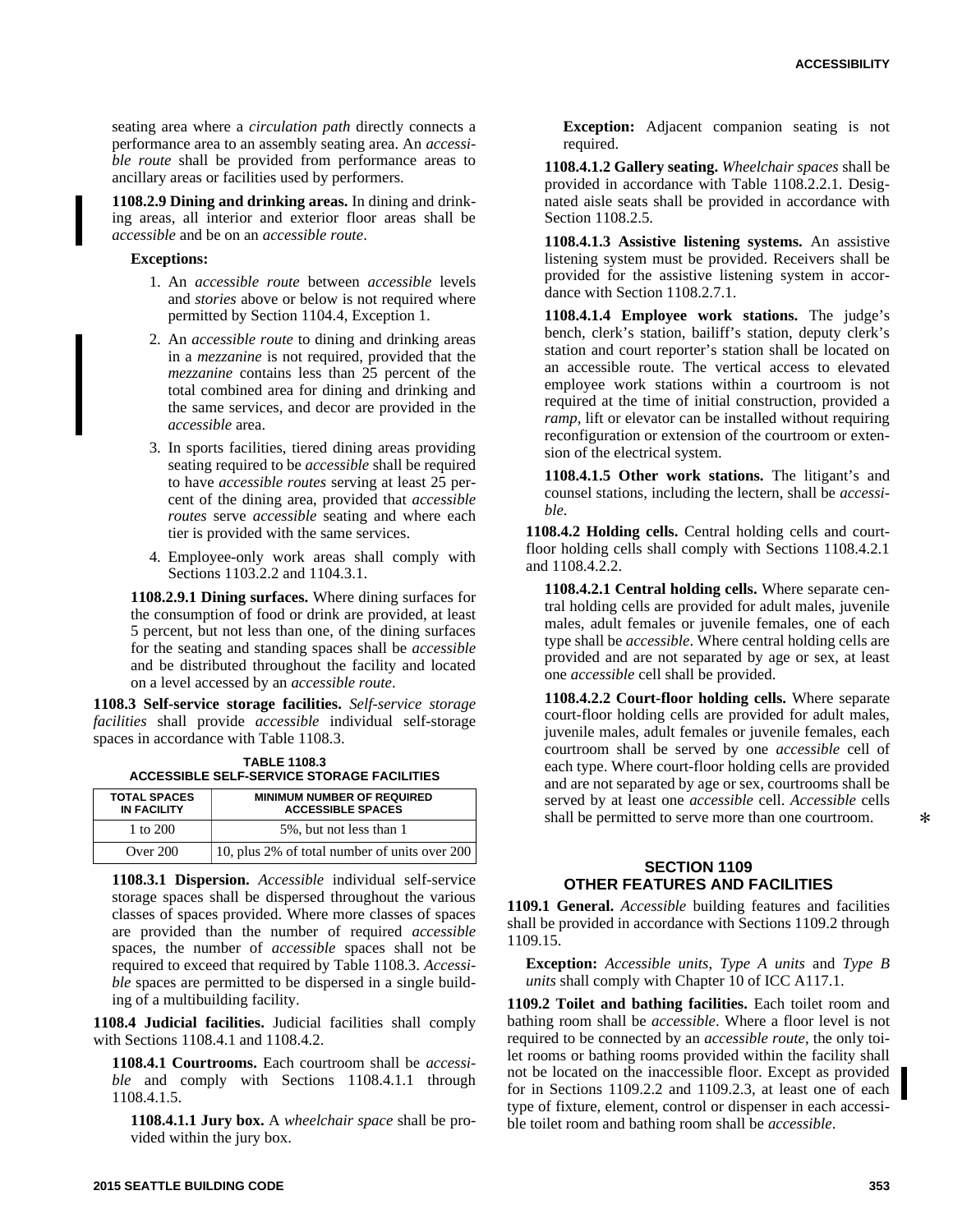## **Exceptions:**

- 1. Toilet rooms or bathing rooms accessed only through a private office, not for *common* or *public use* and intended for use by a single occupant, shall be permitted to comply with the specific exceptions in ICC A117.1.
- 2. This section is not applicable to toilet and bathing rooms that serve *dwelling units* or *sleeping units* that are not required to be *accessible* by Section 1107.
- 3. Where multiple single-user toilet rooms or bathing rooms are clustered at a single location, at least 50 percent but not less than one room for each use at each cluster shall be *accessible*.
- 4. Where no more than one urinal is provided in a toilet room or bathing room, the urinal is not required to be *accessible*.
- 5. Toilet rooms or bathing rooms that are part of critical care or intensive care patient sleeping rooms serving *Accessible units* are not required to be *accessible*.
- 6. Toilet rooms or bathing rooms designed for bariatrics patients are not required to comply with the toilet room and bathing room requirement in ICC A117.1. The *sleeping units* served by bariatrics toilet or bathing rooms shall not count toward the required number of *Accessible sleeping units.*
- 7. Where toilet facilities are primarily for children's use, required *accessible* water closets, toilet compartments and lavatories shall be permitted to comply with children's provision of ICC A117.1.

**1109.2.1 Family or assisted-use toilet and bathing rooms.** In assembly and mercantile occupancies, an *accessible* family or assisted-use toilet room shall be provided where an aggregate of six or more male and female water closets is required. In buildings of mixed occupancy, only those water closets required for the assembly or mercantile occupancy shall be used to determine the family or assisted-use toilet room requirement. In recreational facilities where separate-sex bathing rooms are provided, an *accessible* family or assisted-use bathing room shall be provided. Fixtures located within family or assisted-use toilet and bathing rooms shall be included in determining the number of fixtures provided in an occupancy.

**Exception:** Where each separate-sex bathing room has only one shower or bathtub fixture, a family or assisted-use bathing room is not required.

**1109.2.1.1 Standard.** Family or assisted-use toilet and bathing rooms shall comply with Sections 1109.2.1.2 through 1109.2.1.7.

**1109.2.1.2 Family or assisted-use toilet rooms.** Family or assisted-use toilet rooms shall include only one water closet and only one lavatory. A family or assisted-use bathing room in accordance with Section 1109.2.1.3 shall be considered a family or assisted-use toilet room.

**Exception:** A urinal is permitted to be provided in addition to the water closet in a family or assisteduse toilet room.

**1109.2.1.3 Family or assisted-use bathing rooms.** Family or assisted-use bathing rooms shall include only one shower or bathtub fixture. Family or assisted-use bathing rooms shall also include one water closet and one lavatory. Where storage facilities are provided for separate-sex bathing rooms, *accessible* storage facilities shall be provided for family or assisted-use bathing rooms.

**1109.2.1.4 Location.** Family or assisted-use toilet and bathing rooms shall be located on an *accessible route*. Family or assisted-use toilet rooms shall be located not more than one *story* above or below separate-sex toilet rooms. The *accessible route* from any separate-sex toilet room to a family or assisted-use toilet room shall not exceed 500 feet (152 m).

**1109.2.1.5 Prohibited location.** In passenger transportation facilities and airports, the *accessible route* from separate-sex toilet rooms to a family or assisted-use toilet room shall not pass through security checkpoints.

**1109.2.1.6 Clear floor space.** Where doors swing into a family or assisted-use toilet or bathing room, a clear floor space not less than 30 inches by 48 inches (762) mm by 1219 mm) shall be provided, within the room, beyond the area of the door swing.

**1109.2.1.7 Privacy.** Doors to family or assisted-use toilet and bathing rooms shall be securable from within the room.

**1109.2.2 Water closet compartment.** Where water closet compartments are provided in a toilet room or bathing room, at least 5 percent of the total number of compartments shall be wheelchair *accessible*. Where the combined total water closet compartments and urinals provided in a toilet room or bathing room is six or more, at least 5 percent of the total number of compartments shall be ambulatory *accessible*, provided in addition to the wheelchair*accessible* compartment.

**1109.2.3 Lavatories.** Where lavatories are provided, at least 5 percent, but not less than one, shall be *accessible*. Where an *accessible* lavatory is located within the *accessible* water closet compartment at least one additional *accessible* lavatory shall be provided in the multicompartment toilet room outside the water closet compartment. Where the total lavatories provided in a toilet room or bathing facility is six or more, at least one lavatory with enhanced reach ranges shall be provided.

**[W] 1109.2.4 Portable toilets and bathing rooms.** Where multiple single-user portable toilet or bathing units are clustered at a single location, at least 5 percent, but not less than one toilet unit or bathing unit at each cluster, shall be accessible. Signs containing the International Symbol of Accessibility shall identify *accessible* portable toilets and bathing units.

**Exception:** Portable toilet units provided for use exclusively by construction personnel on a construction site.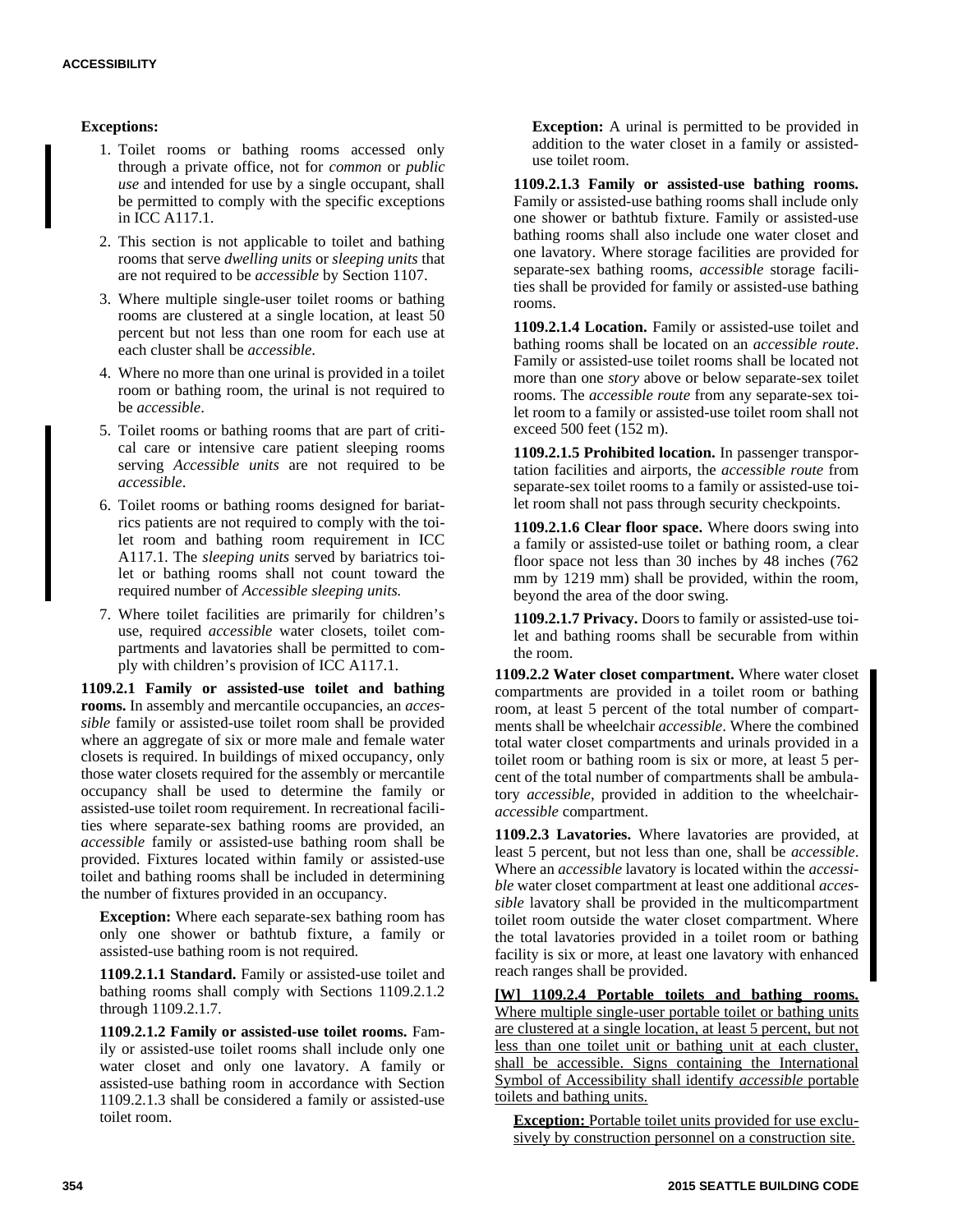**1109.3 Sinks.** Where sinks are provided, at least 5 percent but not less than one provided in *accessible* spaces shall be *accessible*.

**Exception:** Mop or service sinks are not required to be *accessible*.

**1109.4 Kitchens and kitchenettes.** Where kitchens and kitchenettes are provided in *accessible* spaces or rooms, they shall be *accessible*.

**1109.5 Drinking fountains.** Where drinking fountains are provided on an exterior site, on a floor or within a secured area, the drinking fountains shall be provided in accordance with Sections 1109.5.1 and 1109.5.2.

**1109.5.1 Minimum number.** No fewer than two drinking fountains shall be provided. One drinking fountain shall comply with the requirements for people who use a wheelchair and one drinking fountain shall comply with the requirements for standing persons.

#### **Exceptions**:

- 1. A single drinking fountain with two separate spouts that complies with the requirements for people who use a wheelchair and standing persons shall be permitted to be substituted for two separate drinking fountains.
- 2. Where drinking fountains are primarily for children's use, drinking fountains for people using wheelchairs shall be permitted to comply with the children's provisions in ICC A117.1 and drinking fountains for standing children shall be permitted to provide the spout at 30 inches (762 mm) minimum above the floor.

**1109.5.2 More than the minimum number.** Where more than the minimum number of drinking fountains specified in Section 1109.5.1 is provided, 50 percent of the total number of drinking fountains provided shall comply with the requirements for persons who use a wheelchair and 50 percent of the total number of drinking fountains provided shall comply with the requirements for standing persons.

#### **Exceptions:**

- 1. Where 50 percent of the drinking fountains yields a fraction, 50 percent shall be permitted to be rounded up or down, provided that the total number of drinking fountains complying with this section equals 100 percent of the drinking fountains.
- 2. Where drinking fountains are primarily for children's use, drinking fountains for people using wheelchairs shall be permitted to comply with the children's provisions in ICC A117.1 and drinking fountains for standing children shall be permitted to provide the spout at 30 inches (762 mm) minimum above the floor.

**1109.6 Saunas and steam rooms.** Where provided, saunas and steam rooms shall be *accessible*.

**Exception:** Where saunas or steam rooms are clustered at a single location, at least 5 percent of the saunas and steam

rooms, but not less than one, of each type in each cluster shall be *accessible*.

**1109.7 Elevators.** Passenger elevators on an *accessible route* shall be *accessible* and comply with Chapter 30.

**1109.8 Lifts.** Platform (wheelchair) lifts are permitted to be a part of a required *accessible route* in new construction where indicated in Items 1 through 10. Platform (wheelchair) lifts shall be installed in accordance with ASME A18.1.

- 1. An *accessible route* to a performing area and speaker platforms.
- 2. An *accessible route* to *wheelchair spaces* required to comply with the *wheelchair space* dispersion requirements of Sections 1108.2.2 through 1108.2.6.
- 3. An *accessible route* to spaces that are not open to the general public with an *occupant load* of not more than five.
- 4. An *accessible route* within an individual *dwelling unit* or *sleeping unit* required to be an *Accessible unit*, *Type A unit* or *Type B unit*.
- 5. An *accessible route* to jury boxes and witness stands; raised courtroom stations including judges' benches, clerks' stations, bailiffs' stations, deputy clerks' stations and court reporters' stations; and to depressed areas such as the well of the court.
- 6. An *accessible route* to load and unload areas serving amusement rides.
- 7. An *accessible route* to play components or soft contained play structures.
- 8. An *accessible route* to team or player seating areas serving *areas of sport activity*.
- 9. An *accessible route* instead of gangways serving recreational boating facilities and fishing *piers* and platforms.
- 10. An *accessible route* where existing exterior *site* constraints make use of a *ramp* or elevator infeasible.

**1109.9 Storage.** Where fixed or built-in storage elements such as cabinets, coat hooks, shelves, medicine cabinets, lockers, closets and drawers are provided in required *accessible* spaces, at least 5 percent, but not less than one of each type shall be *accessible*.

**1109.9.1 Equity.** *Accessible* facilities and spaces shall be provided with the same storage elements as provided in the similar nonaccessible facilities and spaces.

**1109.9.2 Shelving and display units.** Self-service shelves and display units shall be located on an *accessible route*. Such shelving and display units shall not be required to comply with reach-range provisions.

**1109.10 Detectable warnings.** Passenger transit platform edges bordering a drop-off and not protected by platform screens or *guards* shall have a *detectable warning*.

**Exception:** *Detectable warnings* are not required at bus stops.

**1109.11 Seating at tables, counters and work surfaces.** Where seating or standing space at fixed or built-in tables,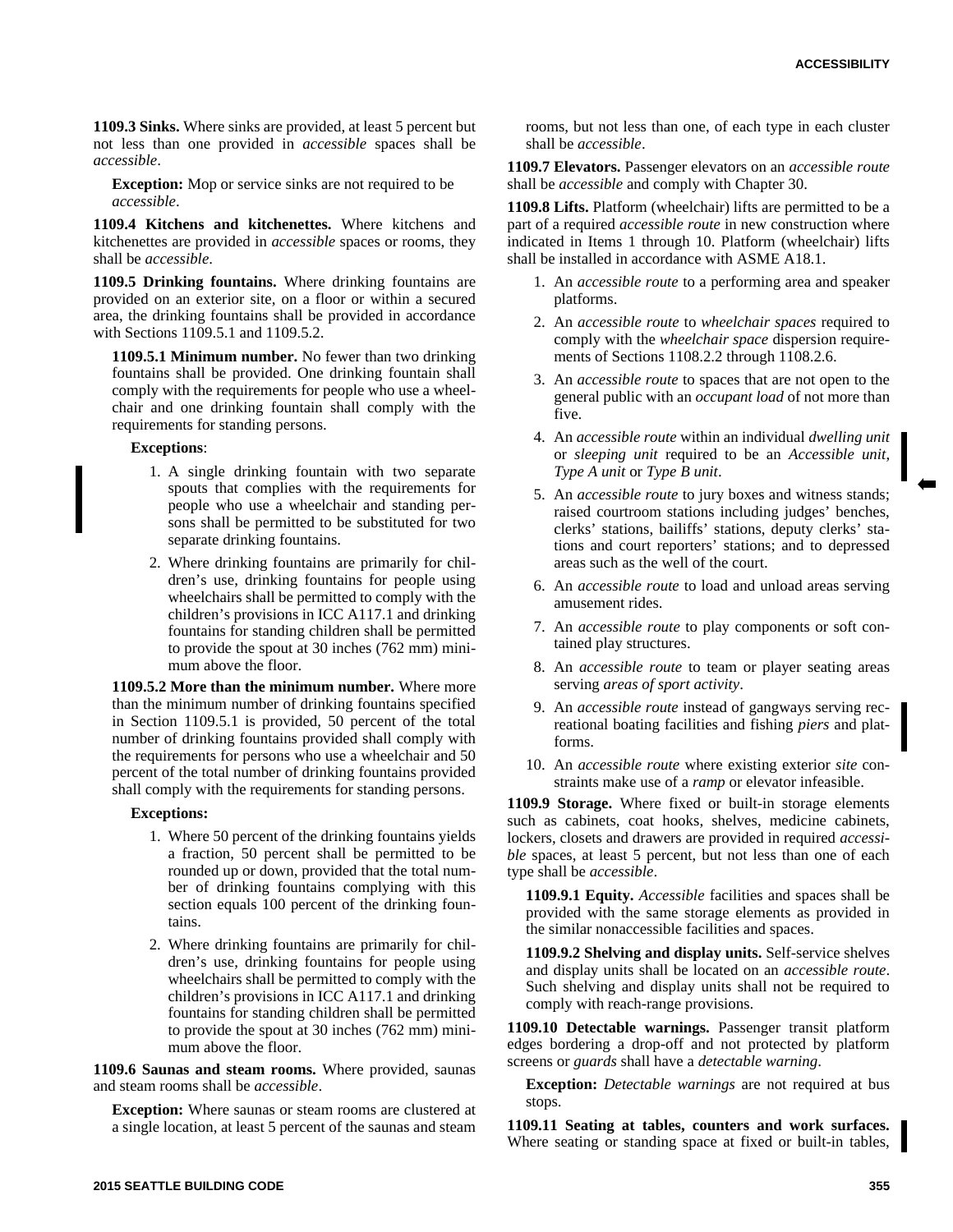counters or work surfaces is provided in *accessible* spaces, at least 5 percent of the seating and standing spaces, but not less than one, shall be *accessible*.

**Exception:** Check-writing surfaces at check-out aisles not required to comply with Section 1109.12.2 are not required to be *accessible*.

**1109.11.1 Dispersion.** *Accessible* fixed or built-in seating at tables, counters or work surfaces shall be distributed throughout the space or facility containing such elements and located on a level accessed by an *accessible route*.

**1109.11.2 Visiting areas.** Visiting areas in judicial facilities and Group I-3 shall comply with Sections 1109.11.2.1 and 1109.11.2.2.

**1109.11.2.1 Cubicles and counters.** At least 5 percent, but not less than one of the cubicles, shall be *accessible* on both the visitor and detainee sides. Where counters are provided, at least one shall be *accessible* on both the visitor and detainee sides.

**Exception:** This requirement shall not apply to the detainee side of cubicles or counters at noncontact visiting areas not serving *Accessible unit* holding cells.

**1109.11.2.2 Partitions.** Where solid partitions or security glazing separate visitors from detainees, at least one of each type of cubicle or counter partition shall be *accessible*.

**1109.12 Service facilities.** Service facilities shall provide for *accessible* features in accordance with Sections 1109.12.1 through 1109.12.5.

**1109.12.1 Dressing, fitting and locker rooms.** Where dressing rooms, fitting rooms or locker rooms are provided, at least 5 percent, but not less than one, of each type of use in each cluster provided shall be *accessible*.

**1109.12.2 Check-out aisles.** Where check-out aisles are provided, *accessible* check-out aisles shall be provided in accordance with Table 1109.12.2. Where check-out aisles serve different functions, accessible check-out aisles shall be provided in accordance with Table 1109.12.2 for each function. Where check-out aisles are dispersed throughout the building or facility, *accessible* check-out aisles shall also be dispersed. Traffic control devices, security devices and turnstiles located in *accessible* check-out aisles or lanes shall be *accessible*.

**Exception:** Where the public use area is under 5,000 square feet  $(465 \text{ m}^2)$  not more than one *accessible* check-out aisle shall be required.

#### **TABLE 1109.12.2 ACCESSIBLE CHECK-OUT AISLES**

| <b>TOTAL CHECK-OUT AISLES OF</b><br><b>EACH FUNCTION</b> | <b>MINIMUM NUMBER OF</b><br><b>ACCESSIBLE CHECK-OUT AISLES</b><br>OF EACH FUNCTION |
|----------------------------------------------------------|------------------------------------------------------------------------------------|
| 1 to $4$                                                 |                                                                                    |
| 5 to 8                                                   |                                                                                    |
| 9 to 15                                                  |                                                                                    |
| Over $15$                                                | 3, plus 20% of additional aisles                                                   |

**1109.12.3 Point of sale and service counters.** Where counters are provided for sales or distribution of goods or services, at least one of each type provided shall be *accessible*. Where such counters are dispersed throughout the building or facility, *accessible* counters shall also be dispersed.

**1109.12.4 Food service lines.** Food service lines shall be *accessible*. Where self-service shelves are provided, at least 50 percent, but not less than one, of each type provided shall be *accessible*.

**1109.12.5 Queue and waiting lines.** Queue and waiting lines servicing *accessible* counters or check-out aisles shall be *accessible*.

**1109.13 Controls, operating mechanisms and hardware.** Controls, operating mechanisms and hardware intended for operation by the occupant, including switches that control lighting and ventilation and electrical convenience outlets, in *accessible* spaces, along *accessible routes* or as parts of *accessible* elements shall be *accessible*.

## **Exceptions:**

- 1. Operable parts that are intended for use only by service or maintenance personnel shall not be required to be *accessible*.
- 2. Electrical or communication receptacles serving a dedicated use shall not be required to be *accessible*.
- 3. Where two or more outlets are provided in a kitchen above a length of counter top that is uninterrupted by a sink or appliance, one outlet shall not be required to be *accessible*.
- 4. Floor electrical receptacles shall not be required to be *accessible*.
- 5. HVAC diffusers shall not be required to be *accessible*.
- 6. Except for light switches, where redundant controls are provided for a single element, one control in each space shall not be required to be *accessible*.
- 7. Access doors or gates in barrier walls and fences protecting pools, spas and hot tubs shall be permitted to comply with Section 1010.1.9.2.

**1109.14 Fuel-dispensing systems.** Fuel-dispensing systems shall be *accessible*.

**1109.15 Gaming machines and gaming tables.** Two percent, but not less than one, of each type of gaming table provided shall be *accessible* and provided with a front approach. Two percent of gaming machines provided shall be *accessible* and provided with a front approach. *Accessible* gaming machines shall be distributed throughout the different types of gaming machines provided.

**[W] 1109.16 Laundry equipment.** Where provided in spaces required to be *accessible*, washing machines and clothes dryers shall comply with this section.

**1109.16.1 Washing machines.** Where three or fewer washing machines are provided, at least one shall be accessible. Where more than three washing machines are provided, at least two shall be accessible.

 $**$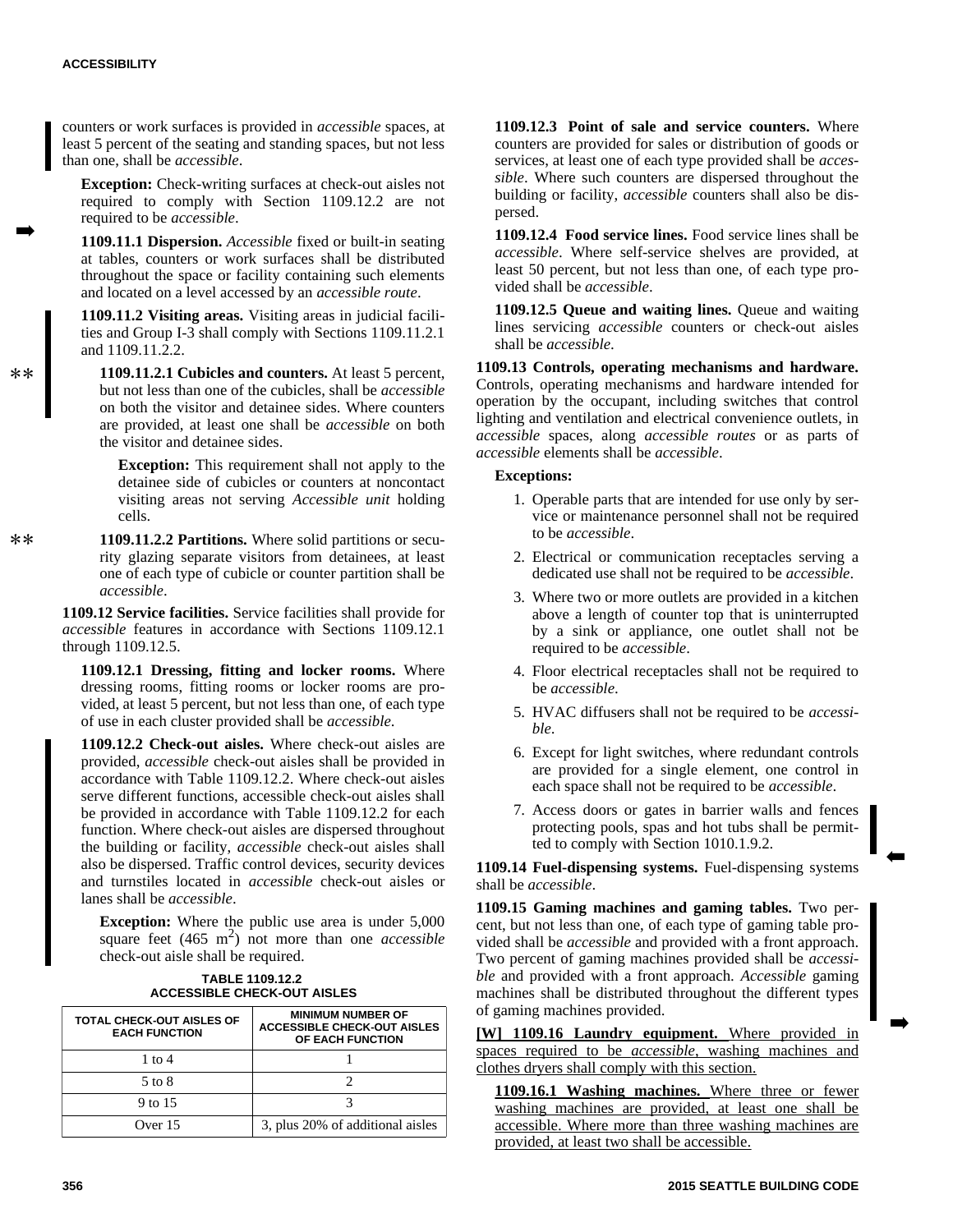$**$ 

 $**$ 

**1109.16.2 Clothes dryers.** Where three or fewer clothes dryers are provided, at least one shall be accessible. Where more than three clothes dryers are provided, at least two shall be accessible.

**[W] 1109.17 Gaming machines, depositories, vending machines, change machines and similar equipment.** At least one of each type of depository, vending machine, change machine and similar equipment shall be accessible.  $\blacksquare$ Two percent of gaming machines shall be accessible and provided with a front approach. Accessible gaming machines shall be distributed throughout the different types of gaming machines provided.

**Exception:** Drive-up-only depositories are not required to comply with this section.

**[W] 1109.18 Mailboxes.** Where *mailboxes* are provided in an interior location, at least 5 percent, but not less than one, of each type shall be accessible. In residential and institutional facilities, where *mailboxes* are provided for each *dwelling unit* or *sleeping unit*, accessible *mailboxes* shall be provided for each unit required to be an *accessible unit*.

**[W] 1109.19 Automatic teller machines and fare machines.** Where automatic teller machines or self-service fare vending, collection or adjustment machines are provided, at least one machine of each type at each location where such machines are provided shall be *accessible*. Where bins are provided for envelopes, wastepaper or other purposes, at least one of each type shall be accessible.

**[W] 1109.20 Two-way communication systems.** Where two-way communication systems are provided to gain admittance to a building or facility or to restricted areas within a building or facility, the system shall be accessible.

 $\ast$ 

# **SECTION 1110 RECREATIONAL FACILITIES**

**1110.1 General.** Recreational facilities shall be provided with *accessible* features in accordance with Sections 1110.2 through 1110.4.

**[W] 1110.2 Facilities serving Group R-2, and R-3 ((and R-4)) occupancies.** Recreational facilities that serve Group R-2, and R-3 ((and Group  $R-4$ )) occupancies shall comply with Sections 1110.2.1 through 1110.2.3, as applicable.

**1110.2.1 Facilities serving Accessible units.** In Group R-2  $((and R-4))$  occupancies where recreational facilities serve *Accessible units*, every recreational facility of each type serving *Accessible units* shall be *accessible*.

**1110.2.2 Facilities serving Type A and Type B units in a single building.** In Group  $R-2((,))$  and  $R-3$  ((and  $R-4$ )) occupancies where recreational facilities serve a single building containing *Type A units* or *Type B units*, 25 percent, but not less than one, of each type of recreational facility shall be *accessible*. Every recreational facility of each type on a site shall be considered to determine the total number of each type that is required to be *accessible*.

**1110.2.3 Facilities serving Type A and Type B units in multiple buildings.** In Group  $R-2((,))$  and  $R-3$  ((and  $R-4$ )) occupancies on a single site where multiple buildings con-

taining *Type A units* or *Type B units* are served by recreational facilities, 25 percent, but not less than one, of each type of recreational facility serving each building shall be *accessible*. The total number of each type of recreational facility that is required to be *accessible* shall be determined by considering every recreational facility of each type serving each building on the site.

**1110.3 Other occupancies.** Recreational facilities not falling within the purview of Section 1110.2 shall be *accessible*.

**1110.4 Recreational facilities.** Recreational facilities shall be *accessible* and shall be on an *accessible route* to the extent specified in this section.

**1110.4.1 Area of sport activity.** Each *area of sport activity* shall be on an *accessible route* and shall not be required to be *accessible* except as provided for in Sections 1110.4.2 through 1110.4.14.

**1110.4.2 Team or player seating.** At least one wheelchair space shall be provided in team or player seating areas serving *areas of sport activity*.

**Exception:** Wheelchair spaces shall not be required in team or player seating areas serving bowling lanes that are not required to be *accessible* in accordance with Section 1110.4.3.

**1110.4.3 Bowling lanes.** An *accessible* route shall be pro- $**$ vided to at least 5 percent, but not less than one, of each type of bowling lane.

**1110.4.4 Court sports.** In court sports, at least one *acces-* $**$ *sible* route shall directly connect both sides of the court.

**1110.4.5 Raised boxing or wrestling rings.** Raised boxing or wrestling rings are not required to be *accessible* or to be on an *accessible* route.

**1110.4.6 Raised refereeing, judging and scoring areas.**  $**$ Raised structures used solely for refereeing, judging or scoring a sport are not required to be *accessible* or to be on an *accessible route*.

**1110.4.7 Animal containment areas.** Animal containment areas that are not within public use areas are not required to be *accessible* or to be on an *accessible route*.

**1110.4.8 Amusement rides.** Amusement rides that move persons through a fixed course within a defined area shall comply with Sections 1110.4.8.1 through 1110.4.8.3.

**Exception:** Mobile or portable amusement rides shall not be required to be *accessible*.

**1110.4.8.1 Load and unload areas.** Load and unload areas serving amusement rides shall be *accessible* and be on an *accessible route*. Where load and unload areas have more than one loading or unloading position, at least one loading and unloading position shall be on an *accessible route*.

**1110.4.8.2 Wheelchair spaces, ride seats designed for transfer and transfer devices.** Where amusement rides are in the load and unload position, the following shall be on an *accessible route*.

- 1. The position serving a wheelchair space.
- 2. Amusement ride seats designed for transfer.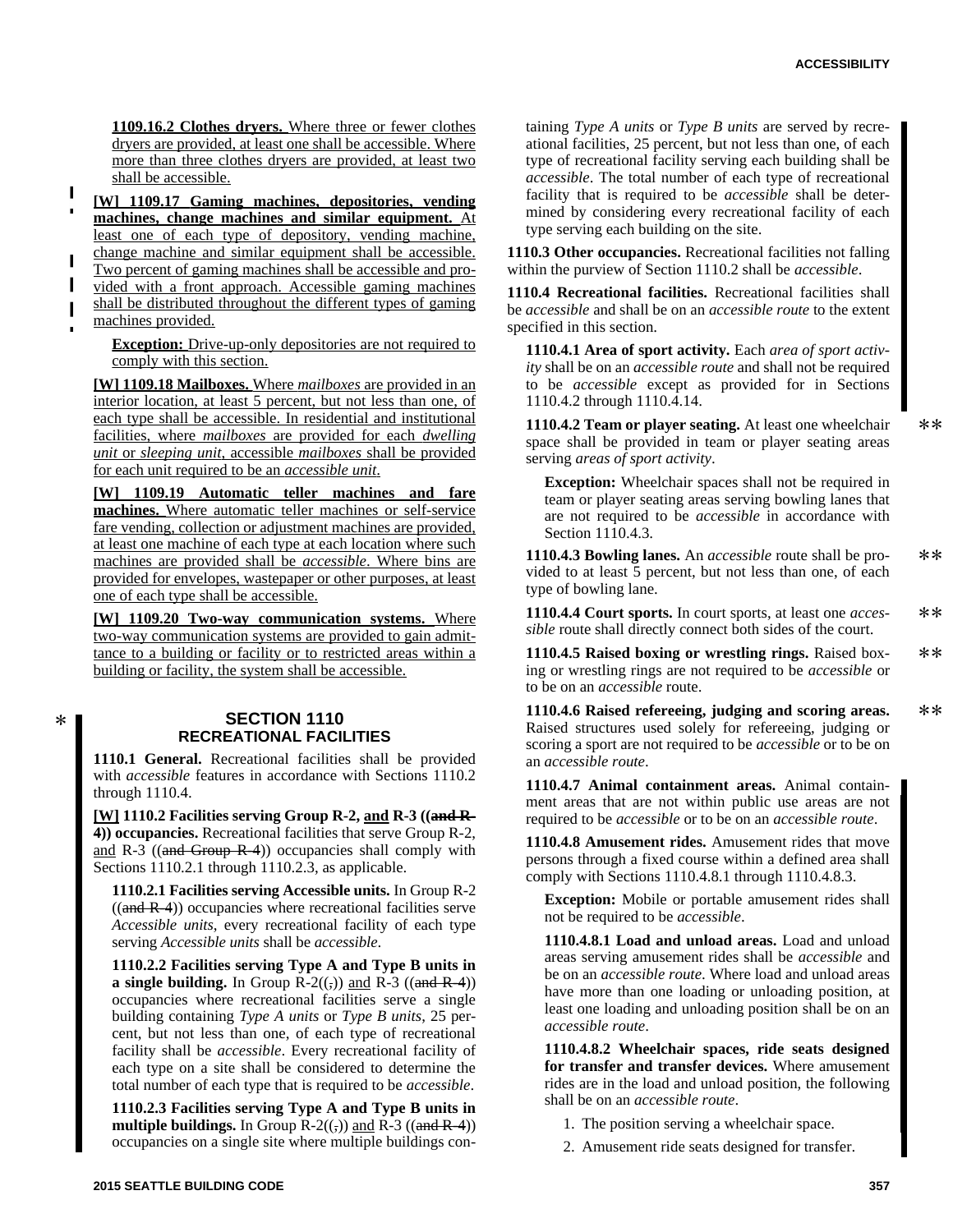3. Transfer devices.

**1110.4.8.3 Minimum number.** Amusement rides shall provide at least one wheelchair space, amusement ride seat designed for transfer or transfer device.

## **Exceptions:**

- 1. Amusement rides that are controlled or operated by the rider are not required to comply with this section.
- 2. Amusement rides designed primarily for children, where children are assisted on and off the ride by an adult, are not required to comply with this section.
- 3. Amusement rides that do not provide seats that are built-in or mechanically fastened shall not be required to comply with this section.

**1110.4.9 Recreational boating facilities.** Boat *slips* required to be *accessible* by Sections 1110.4.9.1 and 1110.4.9.2 and boarding *piers* at boat launch ramps required to be *accessible* by Section 1110.4.9.3 shall be on an *accessible route*.

**1110.4.9.1 Boat slips.** *Accessible* boat *slips* shall be provided in accordance with Table 1110.4.9.1. All units on the site shall be combined to determine the number of *accessible* boat *slips* required. Where the number of boat *slips* is not identified, each 40 feet (12 m) of boat *slip* edge provided along the perimeter of the *pier* shall be counted as one boat *slip* for the purpose of this section.

**Exception:** Boat *slips* not designed for embarking or disembarking are not required to be *accessible* or be on an *accessible route*.

**TABLE 1110.4.9.1 BOAT SLIPS**

| TOTAL NUMBER OF BOAT SLIPS PROVIDED | MINIMUM NUMBER OF REQUIRED ACCESSIBLE BOAT SLIPS          |
|-------------------------------------|-----------------------------------------------------------|
| 1 to 25                             | -1                                                        |
| 26 to 50                            | 2                                                         |
| 51 to 100                           | 3                                                         |
| 101 to 150                          | 4                                                         |
| 151 to 300                          | 5                                                         |
| 301 to 400                          | 6                                                         |
| 401 to 500                          | 7                                                         |
| 501 to 600                          | 8                                                         |
| 601 to 700                          | 9                                                         |
| 701 to 800                          | 10                                                        |
| 801 to 900                          | 11                                                        |
| 901 to 1000                         | 12                                                        |
| 1001 and over                       | 12, plus 1 for every 100, or fraction thereof, over 1,000 |

**1110.4.9.2 Dispersion.** *Accessible* boat *slips* shall be dispersed throughout the various types of boat *slips* provided. Where the minimum number of *accessible* boat *slips* has been met, no further dispersion shall be required.

**1110.4.9.3 Boarding piers at boat launch ramps.** Where boarding *piers* are provided at boat launch ramps, at least 5 percent, but not less than one, of the boarding *piers* shall be *accessible*.

**1110.4.10 Exercise machines and equipment.** At least one of each type of exercise machine and equipment shall be on an *accessible route*.

**1110.4.11 Fishing piers and platforms.** Fishing *piers* and platforms shall be *accessible* and be on an *accessible route*.

**1110.4.12 Miniature golf facilities.** Miniature golf facilities shall comply with Sections 1110.4.12.1 through 1110.4.12.3.

**1110.4.12.1 Minimum number.** At least 50 percent of holes on miniature golf courses shall be *accessible*.

**1110.4.12.2 Miniature golf course configuration.** Miniature golf courses shall be configured so that the *accessible* holes are consecutive. Miniature golf courses shall provide an *accessible route* from the last *accessible* hole to the course entrance or exit without requiring travel through any other holes on the course.

**Exception:** One break in the sequence of consecutive holes shall be permitted provided that the last hole on the miniature golf course is the last hole in the sequence.

**1110.4.12.3 Accessible route.** Holes required to comply with Section 1110.4.12.1, including the start of play, shall be on an *accessible route*.

**1110.4.13 Swimming pools, wading pools, hot tubs and spas.** Swimming pools, wading pools, hot tubs and spas shall be *accessible* and be on an *accessible route*.

**Exceptions:**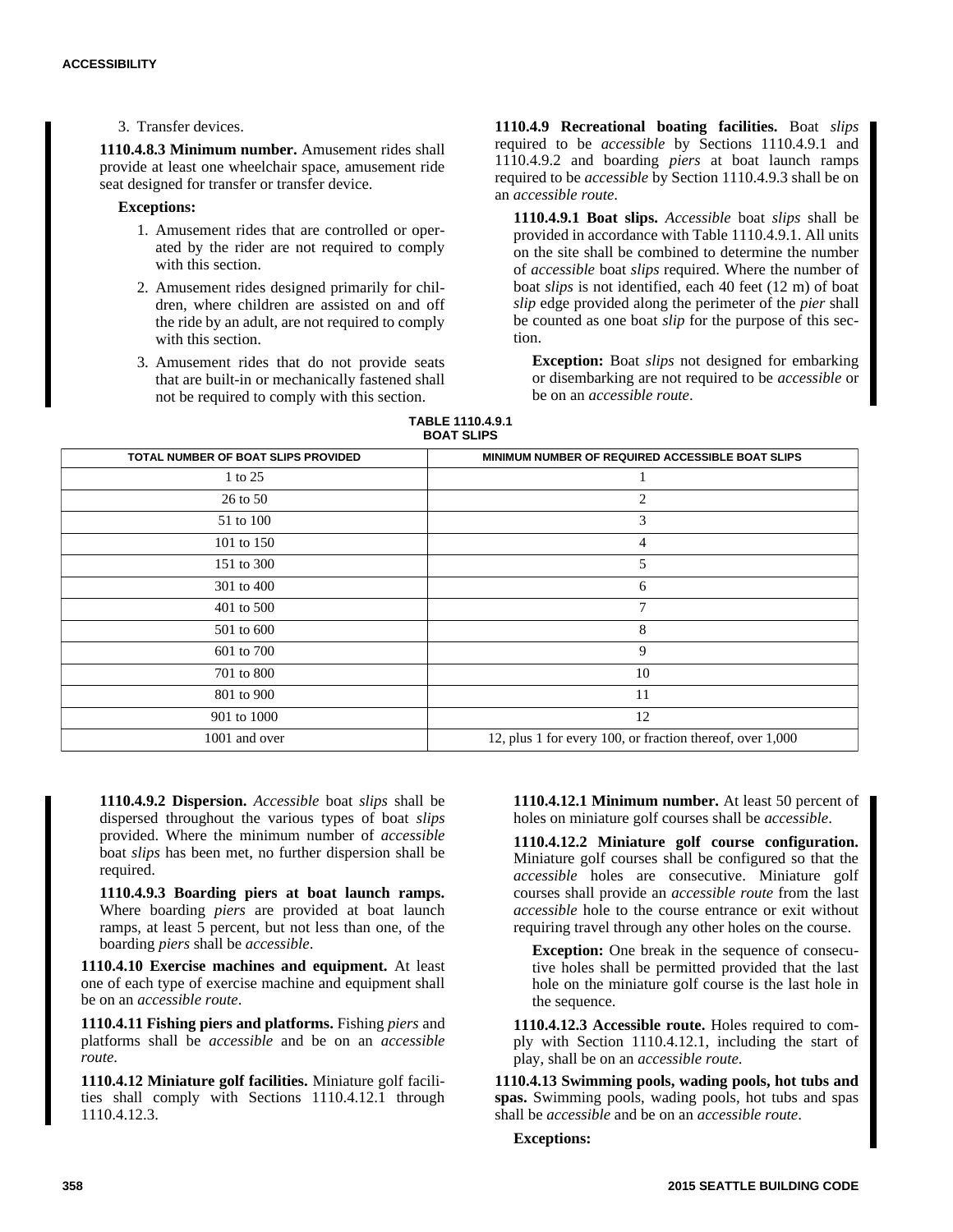- 1. Catch pools or a designated section of a pool used as a terminus for a water slide flume shall not be required to provide an *accessible* means of entry, provided that a portion of the catch pool edge is on an *accessible route*.
- 2. Where spas or hot tubs are provided in a cluster, at least 5 percent, but not less than one spa or hot tub in each cluster, shall be *accessible* and be on an *accessible route*.
- 3. Swimming pools, wading pools, spas and hot tubs that are required to be *accessible* by Sections 1110.2.2 and 1110.2.3 are not required to provide *accessible* means of entry into the water.

**1110.4.13.1 Raised diving boards and diving platforms.** Raised diving boards and diving platforms are not required to be *accessible* or to be on an *accessible route*.

**1110.4.13.2 Water slides.** Water slides are not required to be *accessible* or to be on an *accessible route*.

**1110.4.14 Shooting facilities with firing positions.** Where shooting facilities with firing positions are designed and constructed at a site, at least 5 percent, but not less than one, of each type of firing position shall be *accessible* and be on an *accessible route*.

#### **SECTION 1111 SIGNAGE**

**1111.1 Signs.** Required *accessible* elements shall be identified by the International Symbol of Accessibility at the following locations.

1. *Accessible* parking spaces required by Section 1106.1.

**Exception:** Where the total number of parking spaces provided is four or less, identification of *accessible* parking spaces is not required.

2. *Accessible* parking spaces required by Section 1106.2.

**Exception:** In Group I-1, R-2, and R-3  $((\text{and } R-4))$ facilities, where parking spaces are assigned to specific *dwelling units* or *sleeping units*, identification of *accessible* parking spaces is not required.

- 3. *Accessible* passenger loading zones.
- 4. *Accessible* rooms where multiple single-user toilet or bathing rooms are clustered at a single location.
- 5. *Accessible* entrances where not all entrances are *accessible*.
- 6. *Accessible* check-out aisles where not all aisles are *accessible*. The sign, where provided, shall be above the check-out aisle in the same location as the checkout aisle number or type of check-out identification.
- 7. Family or assisted-use toilet and bathing rooms.
- 8. *Accessible* dressing, fitting and locker rooms where not all such rooms are *accessible*.
- 9. *Accessible* areas of refuge in accordance with Section 1009.9.
- 10. Exterior areas for assisted rescue in accordance with Section 1009.9.
- 11. In recreational facilities, lockers that are required to be *accessible* in accordance with Section 1109.9.

**1111.2 Directional signage.** Directional signage indicating the route to the nearest like *accessible* element shall be provided at the following locations. These directional signs shall include the International Symbol of Accessibility and sign characters shall meet the visual character requirements in accordance with ICC A117.1.

- 1. Inaccessible building entrances.
- 2. Inaccessible public toilets and bathing facilities.
- 3. Elevators not serving an *accessible route*.
- 4. At each separate-sex toilet and bathing room indicating the location of the nearest family/assisted use toilet or bathing room where provided in accordance with Section 1109.2.1.
- 5. At *exits* and *exit stairways* serving a required *accessible* space, but not providing an *approved* accessible *means of egress*, signage shall be provided in accordance with Section 1009.10.
- 6. Where drinking fountains for persons using wheelchairs and drinking fountains for standing persons are not located adjacent to each other, directional signage shall be provided indicating the location of the other drinking fountains.

**[W] 1111.3 Other signs.** Signage indicating special accessibility provisions shall be provided as shown.

1. Each assembly area required to comply with Section 1108.2.7 shall provide a sign notifying patrons of the availability of assistive listening systems. The sign shall comply with ICC A117.1 requirements for visual characters and include the International Symbol of Access for Hearing Loss.

**Exception:** Where ticket offices or windows are provided, signs are not required at each assembly area provided that signs are displayed at each ticket office or window informing patrons of the availability of assistive listening systems.

- 2. At each door to an *area of refuge*, an exterior area for assisted rescue, an egress *stairway*, *exit passageway* and *exit discharge*, signage shall be provided in accordance with Section 1013.4.
- 3. At *areas of refuge*, signage shall be provided in accordance with Section 1009.11.
- 4. At exterior areas for assisted rescue, signage shall be provided in accordance with Section 1009.11.
- 5. At two-way communication systems, signage shall be provided in accordance with Section 1009.8.2.
- 6. In *interior exit stairways* and *ramps*, floor level signage shall be provided in accordance with Section 1023.9.
- 7. Signs identifying the type of access provided on amusement rides required to be *accessible* by Section 1110.4.8 shall be provided at entries to queues and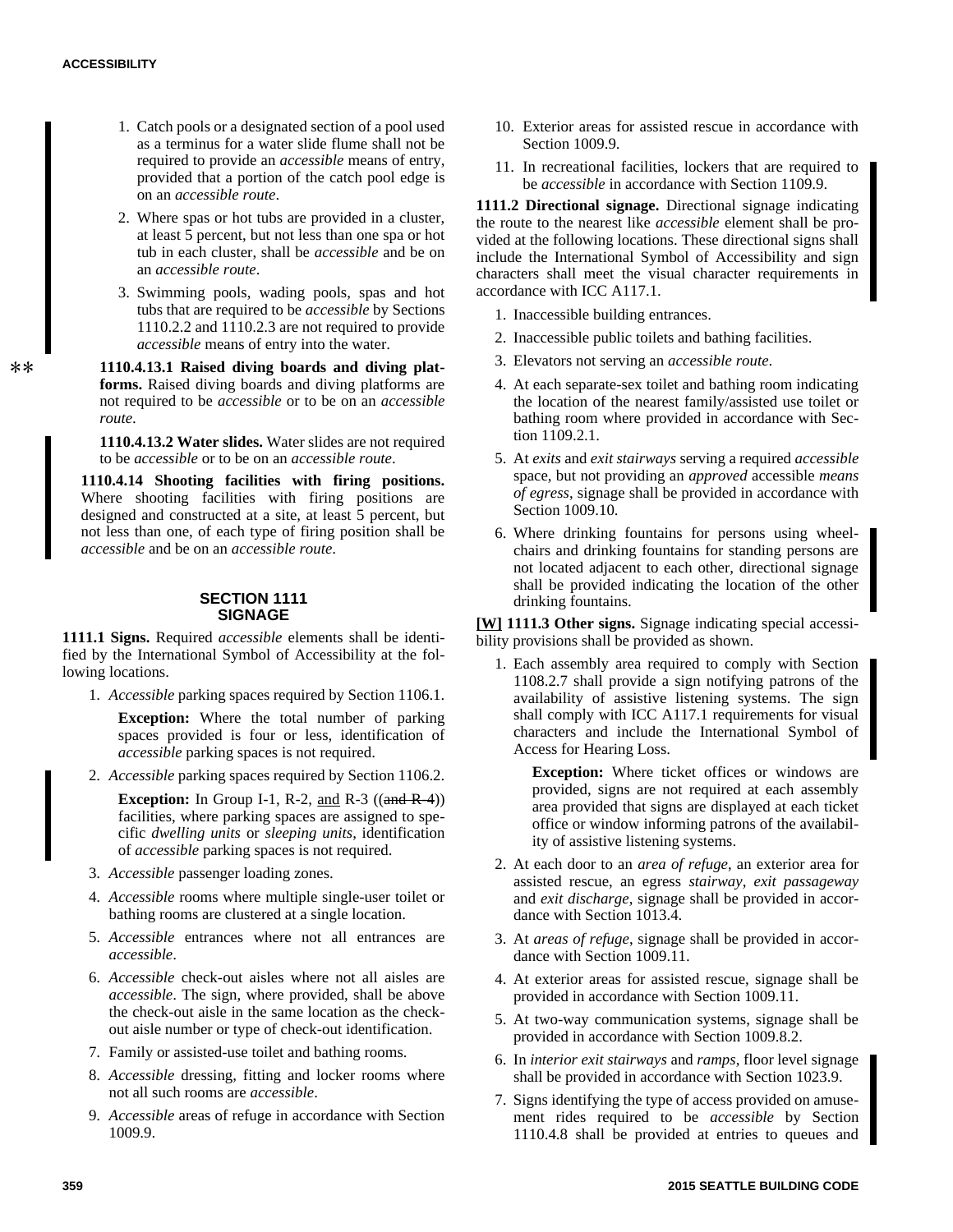waiting lines. In addition, where *accessible* unload areas also serve as *accessible* load areas, signs indicating the location of the *accessible* load and unload areas shall be provided at entries to queues and waiting lines. These directional sign characters shall meet the visual character requirements in accordance with ICC A117.1.

- 8. At bus stops and terminals, signage shall be provided in accordance with Section 1113.4.
- 9. At fixed facilities and stations, signage shall be provided in accordance with Sections 1114.2.2 through 1114.2.2.3.

10.At airports, terminal information systems shall be provided in accordance with Section 1115.3.

**1111.4 Variable message signs.** Where provided in the locations in Sections 1111.4.1 and 1111.4.2, variable message signs shall comply with the variable message sign requirements of ICC A117.1.

**1111.4.1 Transportation facilities.** Where provided in transportation facilities, variable message signs conveying transportation-related information shall comply with Section 1111.4.

**1111.4.2 Emergency shelters.** Where provided in buildings that are designated as emergency shelters, variable message signs conveying emergency-related information shall comply with Section 1111.4.

**Exception:** Where equivalent information is provided in an audible manner, variable message signs are not required to comply with ICC A117.1.

**[W] 1111.5 Designations**. Interior and exterior signs identifying permanent rooms and spaces shall be visual characters, raised characters and braille complying with ICC A117.1. Where pictograms are provided as designations of interior rooms and spaces, the pictograms shall have visual characters, raised characters and braille complying with ICC

# A117.1.

## **Exceptions:**

1. Exterior signs that are not located at the door to the space they serve are not required to comply.

- 2. Building directories, menus, seat and row designations in assembly areas, occupant names, building addresses and company names and logos are not required to comply.
- 3. Signs in parking facilities are not required to comply.
- 4. Temporary (seven days or less) signs are not required to comply.
- 5. In detention and correctional facilities, signs not located in public areas are not required to comply.

**[W] 1111.6 Directional and informational signs.** Signs that provide direction to, or information about, permanent interior spaces of the site and facilities shall contain visual characters complying with ICC A117.1.

**Exception:** Building directories, personnel names, company or occupant names and logos, menus and temporary (seven days or less) signs are not required to comply with ICC A117.1.

## **[W] SECTION 1112 TELEPHONES**

**1112.1 General.** Where coin-operated public pay telephones, coinless public pay telephones, public *closed-circuit telephones*, courtesy phones or other types of public telephones are provided, *accessible* public telephones shall be provided in accordance with Sections 1112.2 through 1112.5 for each type of public telephone provided. For purposes of this section, a bank of telephones shall be considered two or more adjacent telephones.

**1112.2 Wheelchair-accessible telephones.** Where public telephones are provided, *wheelchair-accessible* telephones shall be provided in accordance with Table 1112.2.

**Exception:** Drive-up-only public telephones are not required to be *accessible*.

| <b>WHEELCHAIR-ACCESSIBLE TELEPHONES</b>                                    |                                                                              |  |
|----------------------------------------------------------------------------|------------------------------------------------------------------------------|--|
| NUMBER OF TELEPHONES PROVIDED ON A<br><b>FLOOR, LEVEL OR EXTERIOR SITE</b> | <b>MINIMUM REQUIRED NUMBER OF</b><br><b>WHEELCHAIR-ACCESSIBLE TELEPHONES</b> |  |
| 1 or more single unit                                                      | 1 per floor, level and exterior site                                         |  |
| l bank                                                                     | 1 per floor, level and exterior site                                         |  |
| 2 or more banks                                                            | l per bank                                                                   |  |

**TABLE 1112.2**

**1112.3 Volume controls.** All public telephones provided shall have accessible volume control.

**1112.4 TTYs.** TTYs shall be provided in accordance with Sections 1112.4.1 through 1112.4.9.

**1112.4.1 Bank requirement.** Where four or more public pay telephones are provided at a bank of telephones, at least one public TTY shall be provided at that bank.

**Exception:** TTYs are not required at banks of telephones located within 200 feet (60 960 mm) of, and on the same floor as, a bank containing a public TTY.

**1112.4.2 Floor requirement.** Where four or more public pay telephones are provided on a floor of a privately owned building, at least one public TTY shall be provided on that floor. Where at least one public pay telephone is provided on a floor of a publicly owned building, at least one public TTY shall be provided on that floor.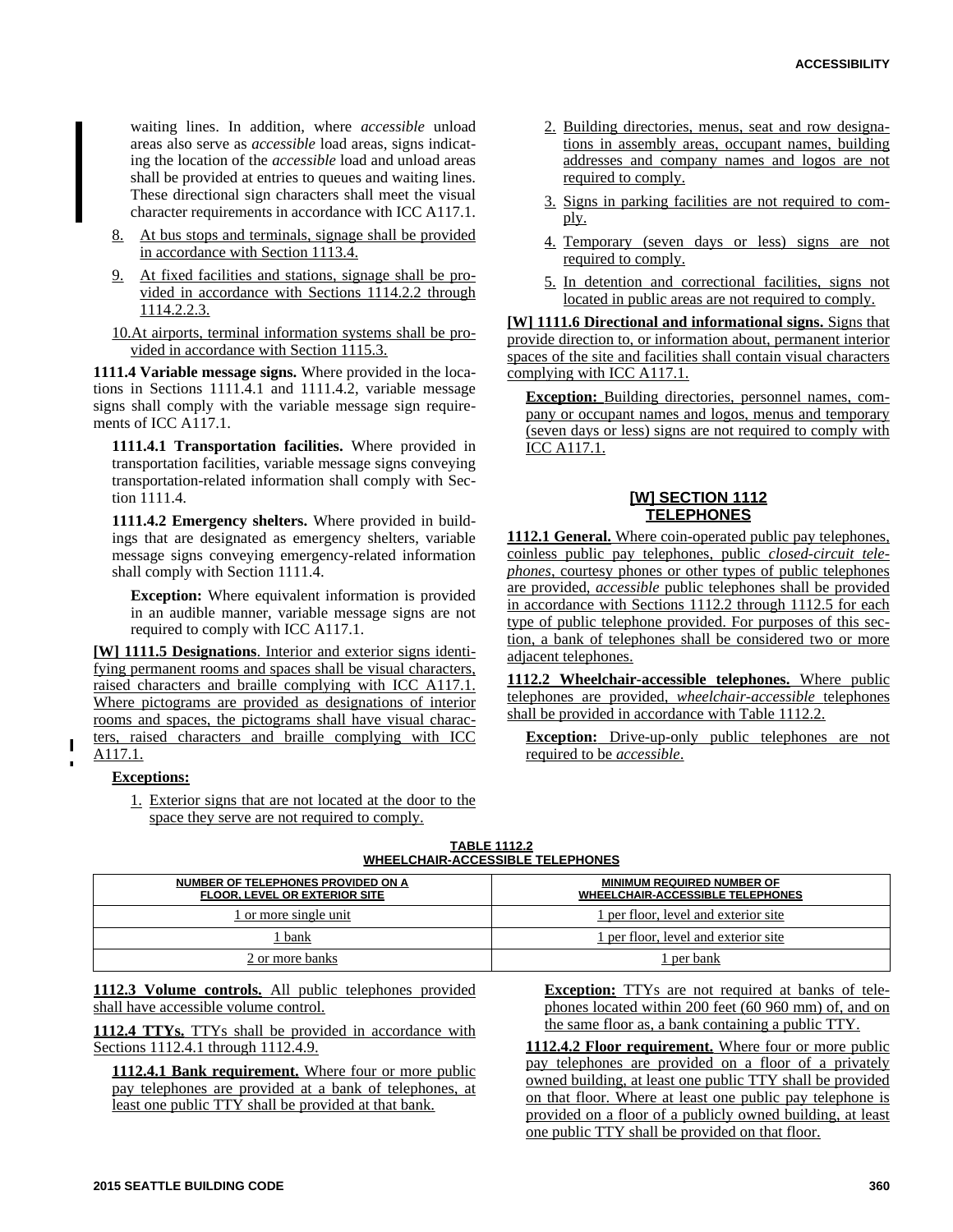**1112.4.3 Building requirement.** Where four or more public pay telephones are provided in a privately owned building, at least one public TTY shall be provided in the building. Where at least one public pay telephone is provided in a publicly owned building, at least one public TTY shall be provided in the building.

**1112.4.4 Site requirement.** Where four or more public pay telephones are provided on a site, at least one public TTY shall be provided on the site.

**1112.4.5 Rest stops, emergency road stops, and service plazas.** Where a public pay telephone is provided at a public rest stop, emergency road stop or service plaza, at least one public TTY shall be provided.

**1112.4.6 Hospitals.** Where a public pay telephone is provided in or adjacent to a hospital emergency room, hospital recovery room or hospital waiting room, at least one public TTY shall be provided at each such location.

**1112.4.7 Transportation facilities.** Transportation facilities shall be provided with TTYs in accordance with Sections 1114.2.5 and 1115.2 in addition to the TTYs required by Sections 1112.4.1 through 1112.4.4.

**1112.4.8 Detention and correctional facilities.** In detention and correctional facilities, where a public pay telephone is provided in a secured area used only by detainees or inmates and security personnel, then at least one TTY shall be provided in at least one secured area.

**1112.4.9 Signs.** Public TTYs shall be identified by the International Symbol of TTY complying with ICC A117.1. Directional signs indicating the location of the nearest public TTY shall be provided at banks of public pay telephones not containing a public TTY. Additionally, where signs provide direction to public pay telephones, they shall also provide direction to public TTYs. Such signs shall comply with visual signage requirements in ICC A117.1 and shall include the International Symbol of TTY.

**1112.5 Shelves for portable TTYs.** Where a bank of telephones in the interior of a building consists of three or more public pay telephones, at least one public pay telephone at the bank shall be provided with a shelf and an electrical outlet.

**Exceptions:**

- 1. In secured areas of detention and correctional facilities, if shelves and outlets are prohibited for purposes of security or safety shelves and outlets for TTYs are not required to be provided.
- 2. The shelf and electrical outlet shall not be required at a bank of telephones with a TTY.

# **[W] SECTION 1113 BUS STOPS**

**1113.1 General.** Bus stops shall comply with Sections 1113.2 through 1113.5.

**1113.2 Bus boarding and alighting areas.** Bus boarding and alighting areas shall comply with Sections 1113.2.1 through 1113.2.4.

**1113.2.1 Surface.** Bus boarding and alighting areas shall have a firm, stable surface.

**1113.2.2 Dimensions.** Bus boarding and alighting areas shall have a clear length of 96 inches (2440 mm) minimum, measured perpendicular to the curb or vehicle roadway edge, and a clear width of 60 inches (1525 mm) minimum, measured parallel to the vehicle roadway.

**1113.2.3 Connection.** Bus boarding and alighting areas shall be connected to streets, sidewalks or pedestrian paths by an *accessible route* complying with Section 1104.

**1113.2.4 Slope.** Parallel to the roadway, the slope of the bus boarding and alighting area shall be the same as the roadway, to the maximum extent practicable. For water drainage, a maximum slope of 1:48 perpendicular to the roadway is allowed.

**1113.3 Bus shelters.** Where provided, new or replaced bus shelters shall provide a minimum clear floor or ground space complying with ICC A117.1, Section 305, entirely within the shelter. Such shelters shall be connected by an *accessible route* to the boarding area required by Section 1113.2.

**1113.4 Signs.** New bus route identification signs shall have finish and contrast complying with ICC A117.1. Additionally, to the maximum extent practicable, new bus route identification signs shall provide visual characters complying with ICC A117.1.

**Exception:** Bus schedules, timetables and maps that are posted at the bus stop or bus bay are not required to meet this requirement.

**1113.5 Bus stop siting.** Bus stop sites shall be chosen such that, to the maximum extent practicable, the areas where lifts or ramps are to be deployed comply with Sections 1113.2 and 1113.3.

# **[W] SECTION 1114 TRANSPORTATION FACILITIES AND STATIONS**

**1114.1 General.** Fixed transportation facilities and stations shall comply with the applicable provisions of Section 1114.2.

**1114.2 New construction.** New stations in rapid rail, light rail, commuter rail, intercity rail, high speed rail and other fixed guideway systems shall comply with Sections 1114.2.1 through 1114.2.8.

**1114.2.1 Station entrances.** Where different entrances to a station serve different transportation fixed routes or groups of fixed routes, at least one entrance serving each group or route shall comply with Section 1104.

**1114.2.2 Signs.** Signage in fixed transportation facilities and stations shall comply with Sections 1114.2.2.1 through 1114.2.2.3.

**1114.2.2.1 Raised character and braille signs.** Where signs are provided at entrances to stations identifying the station or the entrance, or both, at least one sign at each entrance shall be raised characters and braille. A minimum of one raised character and braille sign identifying the specific station shall be provided on each